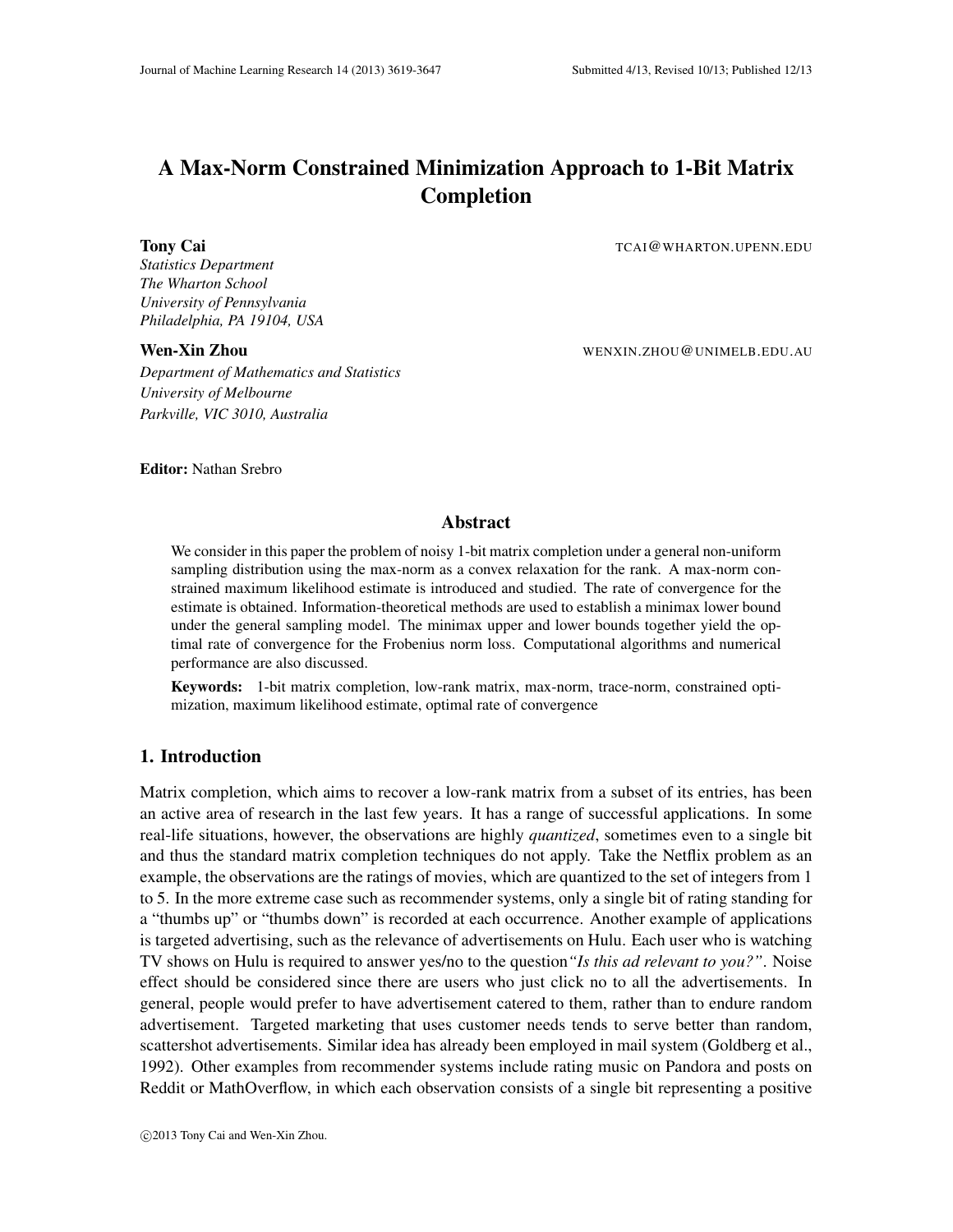#### CAI AND ZHOU

or negative rating. Similar problem also arises in analyzing incomplete survey designs containing simple agree/disagree questions in the analysis of survey data, and distance matrix recovery in multidimensional scaling that incorperates binary responses with incomplete data (Green and Wind, 1973; Spence and Demoney, 1974). See Davenport et al. (2012) for more discussions on potential applications.

Motivated by these applications, Davenport et al. (2012) considered the *1-bit matrix completion problem* of recovering an approximately low-rank matrix  $M^* \in \mathbb{R}^{d_1 \times d_2}$  from a set of *n* noise corrupted sign (1-bit) measurements. In particular, they proposed a trace-norm constrained maximum likelihood estimator to estimate *M*∗ , based on a small number of binary samples observed according to a probability distribution determined by the entries of *M*∗ . It was also shown that the trace-norm constrained optimization method is minimax rate-optimal under the uniform sampling model. This problem is closely connected to and in some respects more challenging than the *1-bit compressed sensing*, which was introduced and first studied in Boufounos and Baraniuk (2008). The 1-bit measurements are meant to model quantization in the extreme case, and a surprising fact is that when the signal-to-noise ratio is low, empirical evidence demonstrates that such extreme quantization can be optimal when constrained to a fixed bit budget (Laska and Baraniuk, 2012). See Plan and Vershynin (2013a) for the recent results and references on 1-bit compressed sensing.

To be more specific, consider an arbitrary unknown  $d_1 \times d_2$  target matrix  $M^*$  with rank at most *r*. Suppose a subset  $S = \{(i_1, j_1), ..., (i_n, j_n)\}\$  of entries of a binary matrix *Y* is observed, where the entries of *Y* depend on  $M^*$  in the following way:

$$
Y_{i,j} = \begin{cases} +1, & \text{if } M^*_{i,j} + Z_{i,j} \geq 0, \\ -1, & \text{if } M^*_{i,j} + Z_{i,j} < 0. \end{cases}
$$

Here  $Z = (Z_{ij}) \in \mathbb{R}^{d_1 \times d_2}$  is a general noise matrix. This latent variable matrix model can been seen as a direct analogue to the usual 1-bit compressed sensing model, in which only the signs of measurements are observed. It is known that an *s*-sparse signal can still be approximately recovered from  $O(s \log(d/s))$  random linear measurements. See, for example, Jacques et al. (2011), Plan and Vershynin (2013a), Plan and Vershynin (2013b) and Ai et al. (2013).

Contrary to the standard matrix completion model and many other statistical problems, random noise turns out to be helpful and has a positive effect in the 1-bit case, since the problem is illposed in the absence of noise as described in Davenport et al. (2012). In particular, when  $Z = 0$ and  $M^* = uv^T$  for some vectors  $u \in \mathbb{R}^{d_1}, v \in \mathbb{R}^{d_2}$  having no zero coordinates, then the radically disparate matrix  $\widetilde{M} = sign(u)sign^{T}(v)$  will lead to the same observations *Y*. Thus *M* and  $\widetilde{M}$  are indistinguishable. However, it has been surprisingly noticed that the problem may become wellposed when there are some additional stochastic variations, that is,  $Z \neq 0$  is an appropriate random noise matrix. This phenomenon can be regarded as a "dithering" effect brought by random noise.

Although the trace-norm constrained optimization method has been shown to be minimax rateoptimal under the uniform sampling model, it remains unclear that the trace-norm is the best convex surrogate to the rank. A different convex relaxation for the rank, the matrix *max-norm*, has been duly noted in machine learning literature since Srebro et al. (2005), and it was shown to be empirically superior to the trace-norm for collaborative filtering problems. Regarding a real  $d_1 \times d_2$  matrix as an operator that maps from  $\mathbb{R}^{d_2}$  to  $\mathbb{R}^{d_1}$ , its rank can be alternatively expressed as the smallest integer *k*, such that it is possible to express  $M = UV^T$ , where  $U \in \mathbb{R}^{d_1 \times k}$  and  $V \in \mathbb{R}^{d_2 \times k}$ . In terms of the matrix factorization  $M = UV^T$ , we would like *U* and *V* to have a small number of columns. The number of columns of *U* and *V* can be relaxed in a different way from the usual trace-norm by the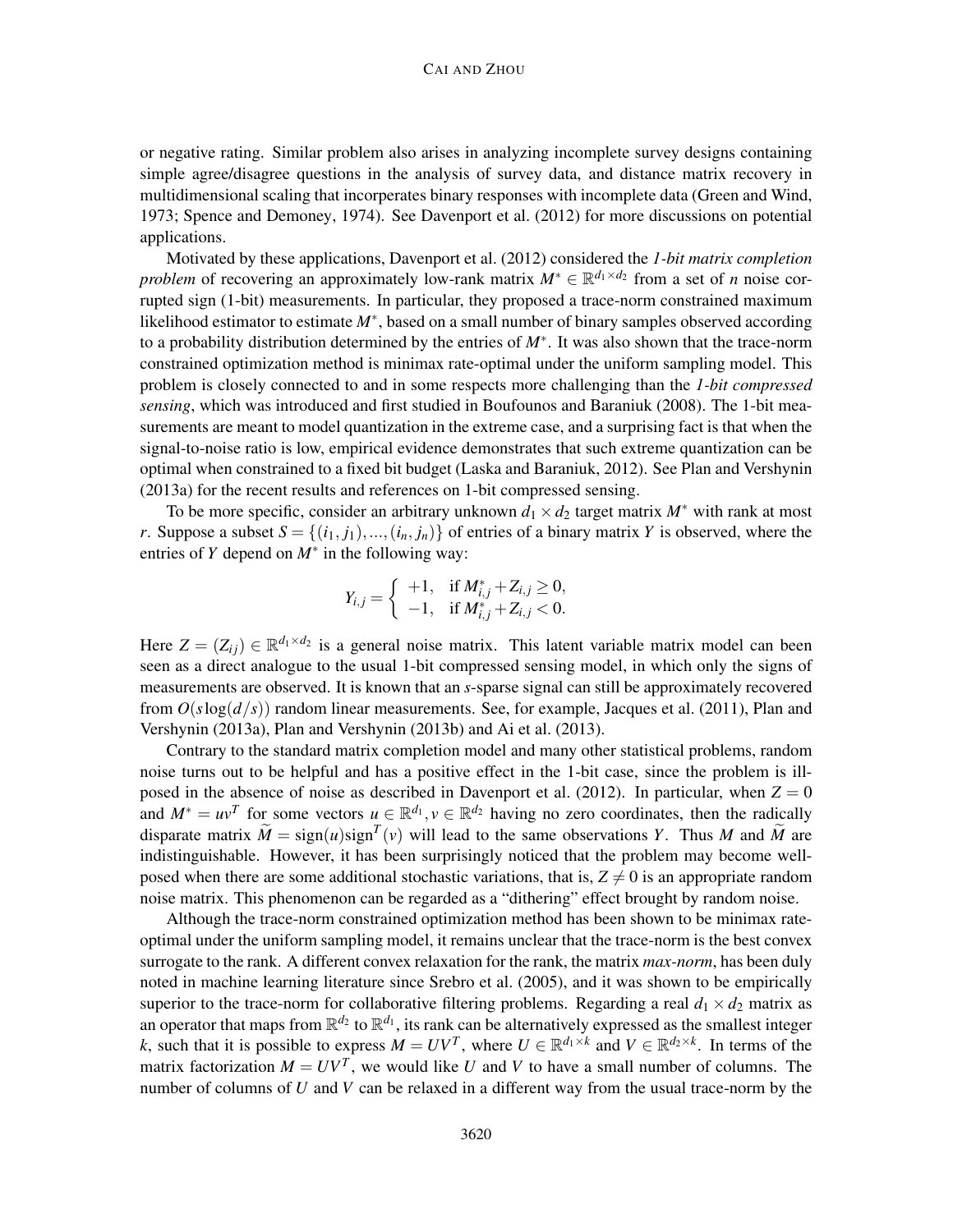so-called *max-norm* (Linial et al., 2007), which is defined by

$$
||M||_{\max} = \min_{M=UV^T} \{ ||U||_{2,\infty} ||V||_{2,\infty} \},
$$
\n(1)

where the infimum is over all factorizations  $M = UV^T$  with  $||U||_{2,\infty}$  being the operator norm of  $U: \ell_2^k \to \ell_{\infty}^{d_1}$  and  $||V||_{2,\infty}$  the operator norm of  $V: \ell_2^k \to \ell_{\infty}^{d_2}$  (or, equivalently,  $V^T: \ell_1^{d_2} \to \ell_2^k$ ) and  $k = 1, ..., min(d_1, d_2)$ . It is not hard to check that  $||U||_{2, \infty}$  is equal to the largest  $\ell_2$  norm of the rows in *U*. Since  $\ell_2$  is a Hilbert space,  $\|\cdot\|_{\max}$  indeed defines a norm on the space of operators between  $\ell_1^{d_2}$ and  $\ell_{\infty}^{d_1}$ . Comparably, the trace-norm has a formulation similar to (1), as given below in Section 2.1.

Foygel and Srebro (2011) first used the max-norm for matrix completion under the uniform sampling distribution. Their results are direct consequences of a recent bound on the excess risk for a smooth loss function, such as the quadratic loss, with a bounded second derivative (Srebro et al., 2010). Matrix completion under a non-degenerate random sampling model was studied in Cai and Zhou (2013), where it was shown that the max-norm constrained minimization method is rateoptimal and it yields a more stable approximate recovery guarantee, with respect to the sampling distributions, than trace-norm based approaches.

Davenport et al. (2012) analyzed 1-bit matrix completion under the *uniform sampling model*, where observed entries are assumed to be sampled randomly and uniformly. In such a setting, the trace-norm constrained approach has been shown to achieve minimax rate of convergence. However, in certain application such as collaborative filtering, the uniform sampling model is over idealized. In the Netflix problem, for instance, the uniform sampling model is equivalent to assuming all users are equally likely to rate every movie and all movies are equally likely to be rated by any user. In practice, inevitably some users are more active than others and some movies are more popular and thus rated more frequently. Therefore, the sampling distribution is in fact non-uniform. In this scenario, Salakhutdinov and Srebro (2010) showed that the standard trace-norm relaxation can behave very poorly, and suggested to use a weighted variant of the trace-norm, which takes the sampling distribution into account. Since the true sampling distribution is most likely unknown and can only be estimated based on the locations of those entries that are revealed in the sample, what commonly used in practice is the empirically-weighted trace norm. Foygel et al. (2011) provided rigorous recovery guarantees for learning with the standard weighted, smoothed weighted and smoothed empirically-weighted trace-norms. In particular, they gave upper bounds on excess error, which show that there is no theoretical disadvantage of learning with smoothed empirical marginals as compared to learning with smoothed true marginals.

In this paper, we study matrix completion based on noisy 1-bit observations under a general (non-degenerate) sampling model using the max-norm as a convex relaxation for the rank. The rate of convergence for the max-norm constrained maximum likelihood estimate is obtained. A matching minimax lower bound is established under the general non-uniform sampling model using information-theoretical methods. The minimax upper and lower bounds together yield the optimal rate of convergence for the Frobenius norm loss. As a comparison with the max-norm constrained optimization approach, we also analyze the recovery guarantee of the weighted trace-norm constrained method in the setting of non-uniform sampling distributions. Our result includes an additional logarithmic factor, which might be an artifact of the proof technique. The numerical results in Section 5 show that, even when the sampling distribution is uniform, the max-norm based regularization might slightly outperform the corresponding trace-norm method. To sum up, the max-norm regularized approach indeed provides a unified and stable approximate recovery guarantee with re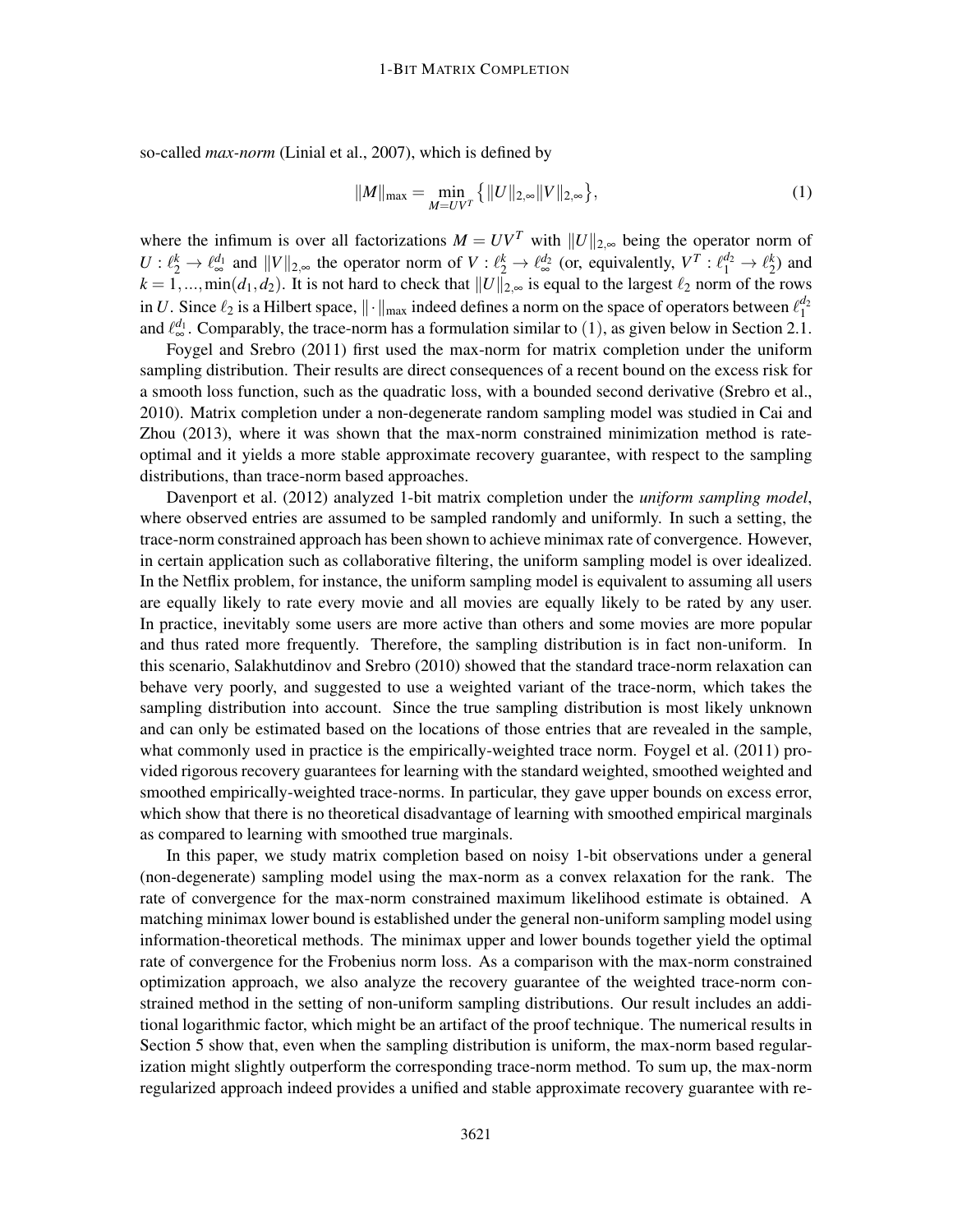spect to the sampling distributions, while previously used approaches are based on different variants of the trace-norm which may sometimes seem artificial to practitioners.

When the noise distribution is Gaussian or more generally log-concave, the negative log-likelihood function for *M*, given the measurements, is convex, hence computing the max-norm constrained maximum likelihood estimate is a convex optimization problem. The computational effectiveness of this method is also studied, based on a first-order algorithm developed in Lee et al. (2010) for solving convex programs involving a max-norm constraint, which outperforms the semidefinite programming method used in Srebro et al. (2005). It will be shown in Section 4 that the convex optimization problem can be implemented in polynomial time as a function of the sample size and the matrix dimensions.

The rest of the paper is organized as follows. Section 2 begins with the basic notation and definitions, and then states a collection of useful results on the matrix norms, Rademacher complexity and distances between matrices that will be needed throughout the paper. Section 3 introduces the 1-bit matrix completion model and the estimation procedure and investigates the theoretical properties of the estimator. Both minimax upper and lower bounds are established. The results show that the max-norm constraint maximum likelihood estimator is rate-optimal over the parameter space. Section 3 also gives a comparison of our results with previous work. Computational algorithms are discussed in Section 4, and numerical performance of the proposed algorithm is presented in Section 5. The paper is concluded with a brief discussion in Section 6, and the proofs of the main results are given in Section 7.

# 2. Notations and Preliminaries

In this section, we introduce basic notation and definitions that will be used throughout the paper, and state some known results on the max-norm, trace-norm and Rademacher complexity that will be used repeatedly later.

# 2.1 Notation

For any positive integer *d*, we use [*d*] to denote the set of integers  $\{1, 2, ..., d\}$ . For any pair of real numbers *a* and *b*, set  $a \lor b := max(a, b)$  and  $a \land b := min(a, b)$ . For a vector  $u \in \mathbb{R}^d$  and  $0 < p < \infty$ , denote its  $\ell_p$ -norm by  $||u||_p = \left(\sum_{i=1}^d |u_i|^p\right)^{1/p}$ . In particular,  $||u||_{\infty} = \max_{i=1,\dots,d} |u_i|$  is the  $\ell_{\infty}$ -norm. For a matrix  $M = (M_{k,l}) \in \mathbb{R}^{d_1 \times d_2}$ , let  $||M||_F = \sqrt{\sum_{k=1}^{d_1} \sum_{l=1}^{d_2} M_{k,l}^2}$  be the Frobenius norm and let  $||M||_{\infty}$  = max<sub>*k*,*l*</sub>  $|M_{k,l}|$  denote the elementwise  $\ell_{\infty}$ -norm. Given two norms  $\ell_p$  and  $\ell_q$  on  $\mathbb{R}^{d_1}$  and  $\mathbb{R}^{d_2}$  respectively, the corresponding operator norm  $\|\cdot\|_{p,q}$  of a matrix  $M \in \mathbb{R}^{d_1 \times d_2}$  is defined by  $||M||_{p,q} = \sup_{||x||_p=1} ||Mx||_q$ . It is easy to verify that  $||M||_{p,q} = ||M^T||_{q^*,p^*}$ , where  $(p, p^*)$  and  $(q, q^*)$ are conjugate pairs, that is,  $\frac{1}{p} + \frac{1}{p^s}$  $\frac{1}{p^*} = 1$  and  $\frac{1}{q} + \frac{1}{q^*}$  $\frac{1}{q^*} = 1$ . In particular,  $||M|| = ||M||_{2,2}$  is the spectral norm and  $||M||_{2,\infty} = \max_{k=1,\dots,d_1} \sqrt{\sum_{l=1}^{d_2} M_{k,l}^2}$  is the maximum row norm of *M*.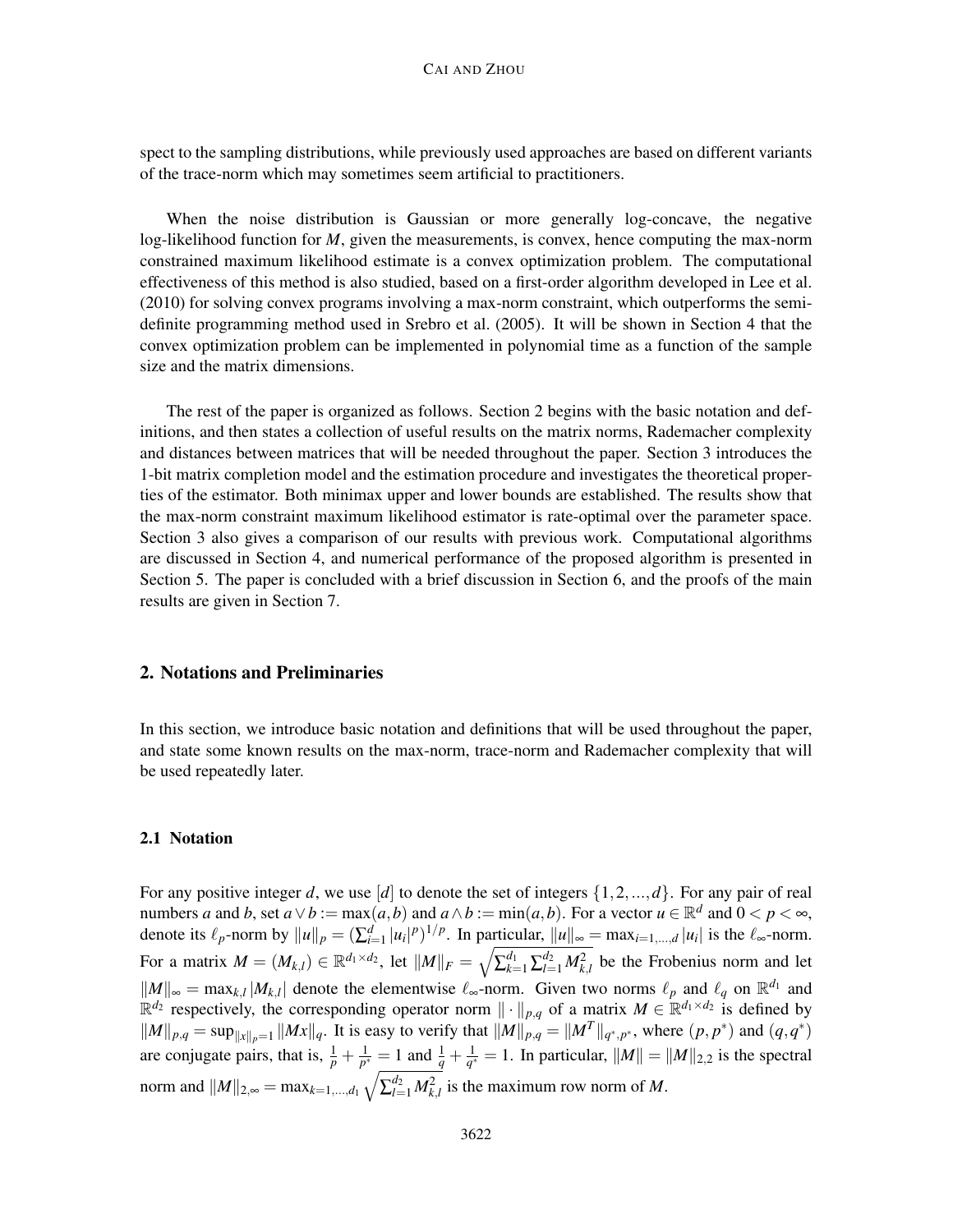# 2.2 Max-Norm and Trace-Norm

For any matrix  $M \in \mathbb{R}^{d_1 \times d_2}$ , its *trace-norm* is defined to be the sum of the singular values of M (that is, the roots of the eigenvalues of  $MM<sup>T</sup>$ ), and can also equivalently written as

$$
||M||_* = \inf \left\{ \sum_j |\sigma_j| : M = \sum_j \sigma_j u_j v_j^T, u_j \in \mathbb{R}^{d_1}, v_j \in \mathbb{R}^{d_2} \text{ satisfying } ||u_j||_2 = ||v_j||_2 = 1 \right\}.
$$

Recall the definition (1) of the max-norm, the trace-norm can be analogously defined in terms of matrix factorization as

$$
||M||_* = \min_{M=UV^T} \left\{ ||U||_F ||V||_F \right\} = \frac{1}{2} \min_{U,V:M=UV^T} \left( ||U||_F^2 + ||V||_F^2 \right).
$$

Since the  $\ell_1$ -norm of a vector is bounded by the product of its  $\ell_2$ -norm and the number of non-zero coordinates, we have the following relationship between the trace-norm and Frobenius norm

$$
||M||_F \leq ||M||_* \leq \sqrt{\text{rank}(M)} \cdot ||M||_F.
$$

By the elementary inequality  $||M_{m \times n}||_F \le \sqrt{m} ||M_{m \times n}||_{2,\infty}$ , we see that

$$
\frac{\|M\|_{*}}{\sqrt{d_1 d_2}} \le \|M\|_{\text{max}}.\tag{2}
$$

Furthermore, as was noticed in Lee et al.  $(2010)$ , the max-norm, which is defined in  $(1)$ , is comparable with a trace-norm more precisely in the following sense (Jameson, 1987):

$$
||M||_{\max} \approx \inf \left\{ \sum_{j} |\sigma_j| : M = \sum_{j} \sigma_j u_j v_j^T, u_j \in \mathbb{R}^{d_1}, v_j \in \mathbb{R}^{d_2} \text{ satisfying } ||u_j||_{\infty} = ||v_j||_{\infty} = 1 \right\},\tag{3}
$$

where the factor of equivalence is  $K_G \in (1.67, 1.79)$ , denoting the Grothendieck's constant. What may be more surprising is the following bounds for the max-norm, in connection with element-wise  $\ell_{\infty}$ -norm (Linial et al., 2007):

$$
||M||_{\infty} \leq ||M||_{\max} \leq \sqrt{\text{rank}(M)} \cdot ||M||_{1,\infty} \leq \sqrt{\text{rank}(M)} \cdot ||M||_{\infty}.
$$
 (4)

#### 2.3 Rademacher Complexity

Considering matrices as functions from index pairs to entry values, a technical tool used in our proof involves data-dependent estimates of the *Rademacher complexity* of the classes that consist of low trace-norm and low max-norm matrices. We refer to Bartlett and Mendelson (2002) for a detailed introduction of this concept.

Definition 1 *Let P be a probability distribution on a set X. Suppose that X*1,...,*X<sup>n</sup> are independent samples drawn from X according to*  $P$ *, and set*  $S = \{X_1, ..., X_n\}$ *. For a class*  $F$  *of functions mapping from X to* R*, its empirical Rademacher complexity over the sample S is defined by*

$$
\widehat{R}_S(\mathcal{F}) = \frac{2}{|S|} \mathbb{E}_{\varepsilon} \Big[ \sup_{f \in \mathcal{F}} \Big| \sum_{i=1}^n \varepsilon_i f(X_i) \Big| \Big],
$$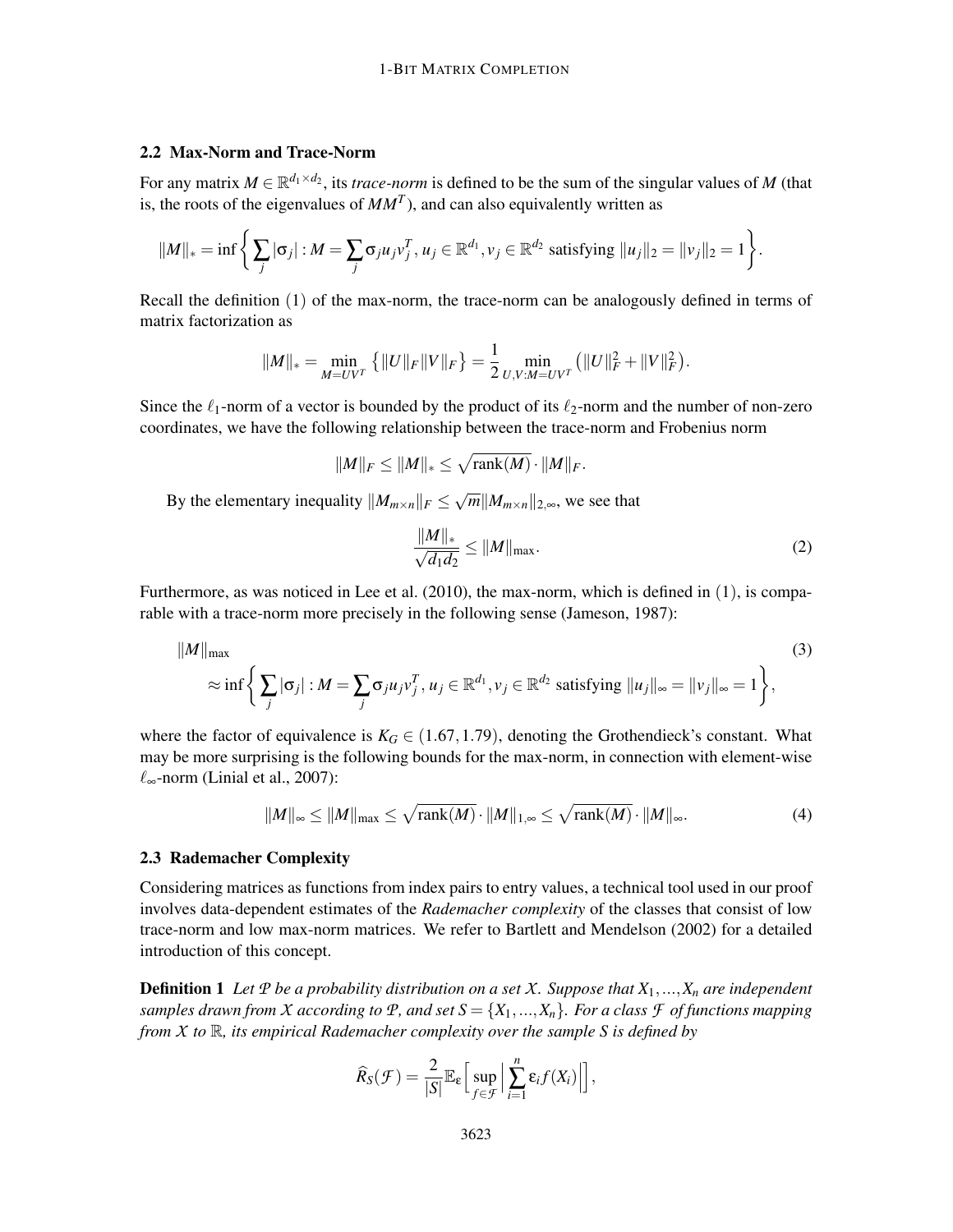*where*  $\epsilon = (\epsilon_1, ..., \epsilon_n)$  *is a Rademacher sequence. The Rademacher complexity with respect to the distribution P is the expectation, over a sample S of* |*S*| *points drawn i.i.d. according to P, denoted by*

$$
R_{|S|}(\mathcal{F})=\mathbb{E}_{S\sim \mathcal{P}}[\widehat{R}_S(\mathcal{F})].
$$

The following properties regarding  $\widehat{R}_S(f)$  are useful.

# Proposition 2 *We have*

- *I. If*  $\mathcal{F} \subseteq \mathcal{G}, \widehat{R}_S(\mathcal{F}) \leq \widehat{R}_S(\mathcal{G})$ .
- 2.  $\hat{R}_S(\mathcal{F}) = \hat{R}_S(\text{conv}(\mathcal{F})) = \hat{R}_S(\text{absconv}(\mathcal{F}))$ , where conv $(\mathcal{F})$  is the class of convex combina*tions of functions from*  $\mathcal{F}$ *, and absconv* $(\mathcal{F})$  *denotes the absolutely convex hull of*  $\mathcal{F}$ *, that is, the class of convex combinations of functions from F and* −*F .*
- *3. For every c*  $\in \mathbb{R}$ ,  $\widehat{R}_S(c\mathcal{F}) = |c|\widehat{R}_S(\mathcal{F})$ , where  $c\mathcal{F} \equiv \{cf : f \in \mathcal{F}\}.$

In particular, we are interested in calculating the Rademacher complexities of the trace-norm and max-norm balls. To this end, define for any radius  $R > 0$  that

$$
\mathbb{B}_*(R) := \{ M \in \mathbb{R}^{d_1 \times d_2} : ||M||_* \leq R \} \text{ and}
$$
  

$$
\mathbb{B}_{\max}(R) := \{ M \in \mathbb{R}^{d_1 \times d_2} : ||M||_{\max} \leq R \}.
$$

First, recall that any matrix with unit trace-norm is a convex combination of unit-norm rank-one matrices, and thus

$$
\mathbb{B}_*(1) = \text{conv}(\mathcal{M}_1), \quad \text{where } \mathcal{M}_1 := \{uv^T : u \in \mathbb{R}^{d_1}, v \in \mathbb{R}^{d_2}, ||u||_2 = ||v||_2 = 1\}.
$$
 (5)

Then  $\hat{R}_s(\mathbb{B}_*(1)) = \hat{R}_s(\mathcal{M}_1)$ . A sharp bound on the worst-case Rademacher complexity, defined as the supremum of  $\widehat{R}_S(\cdot)$  over all sample sets *S* with size  $|S| = n$ , is  $\frac{2}{\sqrt{n}}$  $\frac{1}{\overline{n}}$  (See, expression (4) on page 551, Srebro and Shraibman, 2005). This bound, unfortunately, is barely useful in developing generalization error bounds. However, when the index pairs of a sample *S* are drawn uniformly at random from  $d_1 \times d_2$  (with replacement), Srebro and Shraibman (2005) showed that the *expected* Rademacher complexity is low, and Foygel and Srebro (2011) have improved this result by reducing the logarithmic factor. In particular, they proved that for a sample size  $n \ge d = d_1 + d_2$ ,

$$
\mathbb{E}_{S \sim \text{unif}, |S|=n} \big[ \widehat{R}_S(\mathbb{B}_*(1)) \big] \leq \frac{K}{\sqrt{d_1 d_2}} \sqrt{\frac{d \log(d)}{n}},
$$

where  $K > 0$  denotes a universal constant.

The unit max-norm ball, on the other hand, can be approximately characterized as a convex hull. Due to the Grothendieck's inequality, it was shown in Srebro and Shraibman (2005) that

$$
conv(\mathcal{M}_{\pm}) \subset \mathbb{B}_{\max}(1) \subset K_G \cdot conv(\mathcal{M}_{\pm}),
$$

where  $M_{\pm} := \{ M \in {\pm 1}\}^{d_1 \times d_2}$ : rank $(M) = 1 \}$  is the class of rank-one sign matrices, and  $K_G \in$  $(1.67, 1.79)$  is the Grothendieck's constant. It is easy to see that  $M_{\pm}$  is a finite class with cardinality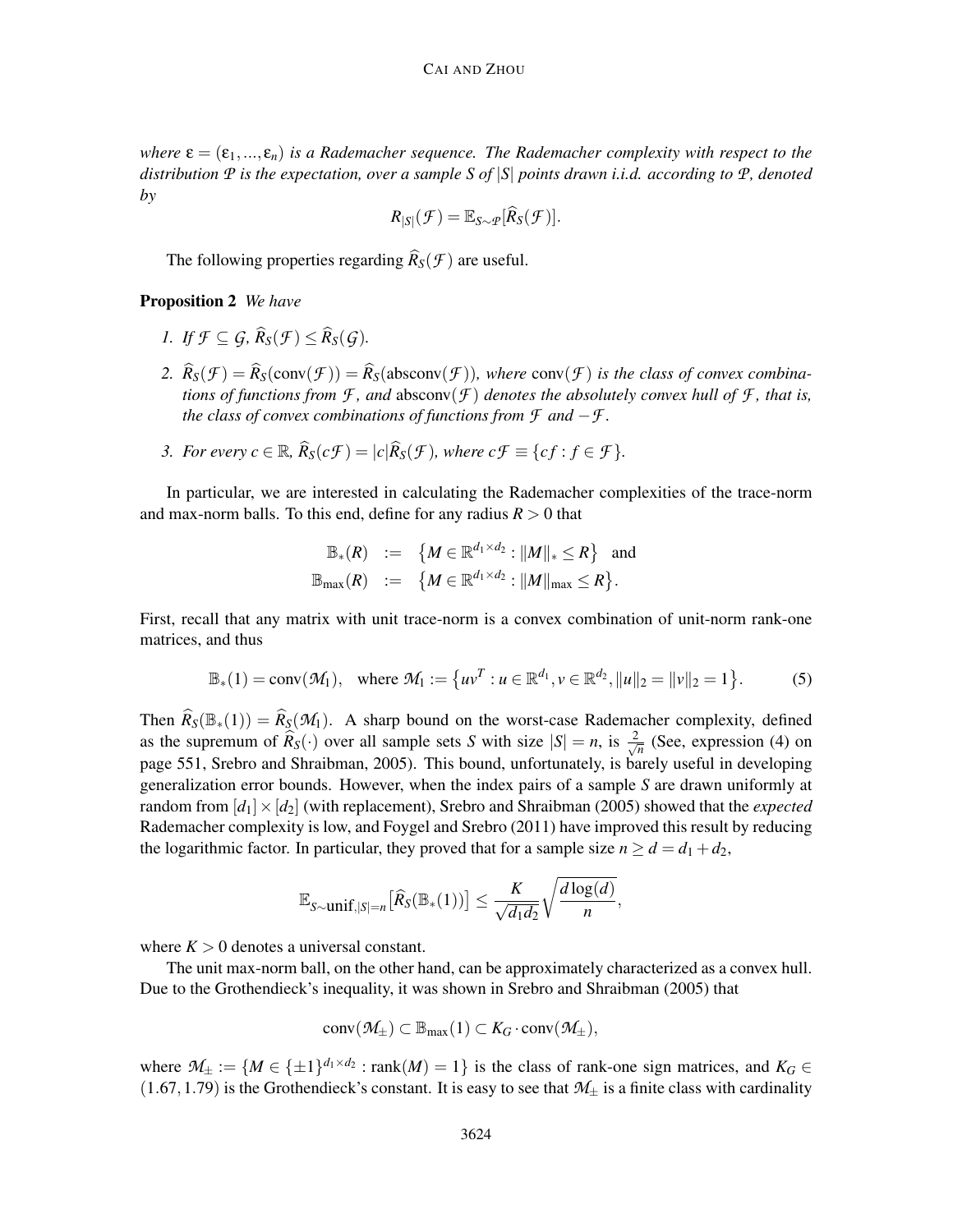$|M_{\pm}| = 2^{d-1}$ ,  $d = d_1 + d_2$ . For any  $d_1, d_2 > 2$  and any sample of size  $2 < |S| \le d_1 d_2$ , the empirical Rademacher complexity of the unit max-norm ball is bounded by

$$
\widehat{R}_S(\mathbb{B}_{\text{max}}(1)) \le 12\sqrt{\frac{d}{|S|}}.\tag{6}
$$

In other words,  $\sup_{S:|S|=n} \widehat{R}_S(\mathbb{B}_{\max}(1)) \leq 12\sqrt{\frac{d}{n}}$  $\frac{d}{n}$ .

# 2.4 Discrepancy

In order to get both upper and lower prediction error bounds on the weighted squared Frobenius norm between the proposed estimator, given by (13) below, and the target matrix described via model (9), we will need the following two concepts of discrepancies between matrices as well as their connections. In particular, we will focus on element-wise notion of discrepancy between two  $d_1 \times d_2$  matrices *P* and *Q*.

First, for two matrices  $P$ ,  $Q$  :  $[d_1] \times [d_2] \rightarrow [0,1]^{d_1 \times d_2}$ , their Hellinger distance is given by

$$
d_H^2(P;Q) = \frac{1}{d_1d_2} \sum_{(k,l)} d_H^2(P_{k,l};Q_{k,l}),
$$

where  $d_H^2(p;q) = (\sqrt{p} - \sqrt{q})^2 + (\sqrt{1-p} - \sqrt{1-q})^2$  for  $p,q \in [0,1]$ . Next, the Kullback-Leibler divergence between two matrices  $P$ ,  $Q$  :  $[d_1] \times [d_2] \rightarrow [0,1]^{d_1 \times d_2}$  is defined by

$$
\mathbb{K}(P||Q) = \frac{1}{d_1 d_2} \sum_{(k,l)} K(P_{k,l}||Q_{k,l}),
$$

where  $K(p||q) = p \log(\frac{p}{q})$  $\frac{p}{q}$ ) + (1 – *p*)log( $\frac{1-p}{1-q}$  $\frac{1-p}{1-q}$ ), for *p*,*q* ∈ [0, 1]. Note that  $\mathbb{K}(P||Q)$  is not a distance; it is sufficient to observe that it is not symmetric.

The relationship between the two "distances" is as follows. For any two scalars  $p, q \in [0, 1]$ , we have

$$
d_H^2(p;q) \le K(p||q),\tag{7}
$$

which in turn implies that, for any two matrices  $P$ ,  $Q$  :  $[d_1] \times [d_2] \rightarrow [0,1]^{d_1 \times d_2}$ ,

$$
d_H^2(P;Q) \le \mathbb{K}(P\|Q). \tag{8}
$$

The proof of (7) is based on the Jensen's inequality and an elementary inequality that  $1-x \le -\log x$ for any  $x > 0$ .

# 3. Max-Norm Constrained Maximum Likelihood Estimate

In this section, we introduce the max-norm constrained maximum likelihood estimation procedure for 1-bit matrix completion and investigates the theoretical properties of the estimator. The results are also compared with other results in the literature.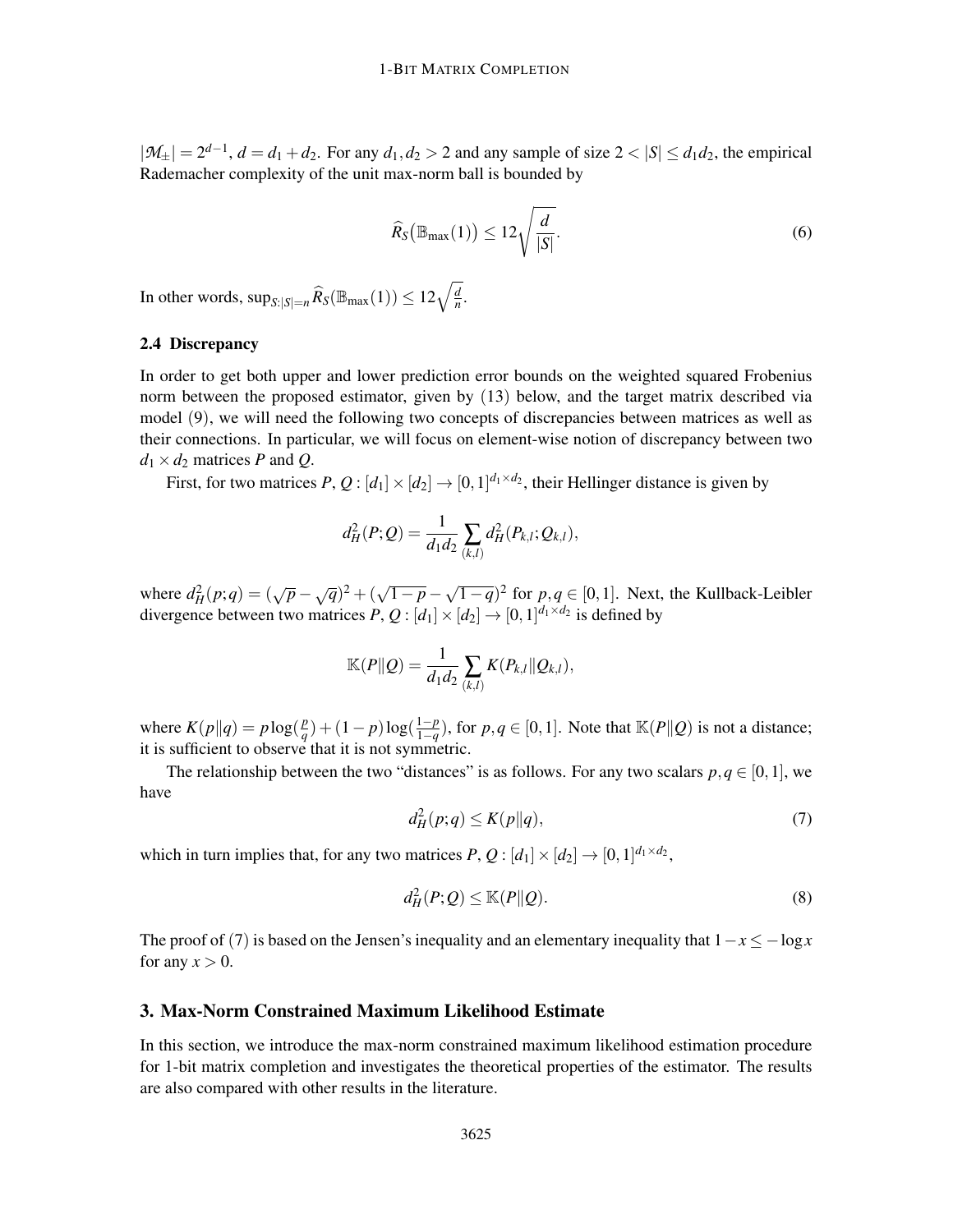# 3.1 Observation Model

We consider 1-bit matrix completion under a general random sampling model. The unknown lowrank matrix  $M^* \in \mathbb{R}^{d_1 \times d_2}$  is the object of interest. Instead of observing noisy entries  $M^*_{i,j} + Z_{i,j}$ directly in *unquantized* matrix completion, now we only observe with error the sign of a random subset of the entries of *M*∗ . More specifically, assume that a random sample

$$
S = \{(i_1, j_1), (i_2, j_2), ..., (i_n, j_n)\} \subseteq ([d_1] \times [d_2])^n
$$

of the index set is drawn i.i.d. with replacement according to a general sampling distribution  $\Pi =$  ${\lbrace \pi_{kl} \rbrace}$  on  $[d_1] \times [d_2]$ . That is,  $\mathbb{P}\lbrace (i_t, j_t) = (k, l) \rbrace = \pi_{kl}$ , for all *t* and  $(k, l)$ . Suppose that a (random) subset *S* of size  $|S| = n$  of entries of a sign matrix *Y* is observed. The dependence of *Y* on the underlying matrix *M*∗ is as follows:

$$
Y_{i,j} = \begin{cases} +1, & \text{if } M_{i,j}^* + Z_{i,j} \ge 0, \\ -1, & \text{if } M_{i,j}^* + Z_{i,j} < 0, \end{cases}
$$
(9)

where  $Z = (Z_{i,j}) \in \mathbb{R}^{d_1 \times d_2}$  is a matrix consisting of i.i.d. noise variables. Let  $F(\cdot)$  be the cumulative distribution function of  $-Z_{1,1}$ , then the above model can be recast as

$$
Y_{i,j} = \begin{cases} +1, & \text{with probability } F(M^*_{i,j}), \\ -1, & \text{with probability } 1 - F(M^*_{i,j}), \end{cases}
$$
 (10)

and we observe noisy entries  ${Y_{i_t,j_t}}_{t=1}^n$  indexed by *S*. More generally, we consider the model (10) with an arbitrary differentiable function  $F : \mathbb{R} \to [0,1]$ . Particular assumptions on *F* will be discussed below.

Instead of assuming the uniform sampling distribution as in Davenport et al. (2012), here we allow a general sampling distribution  $\Pi = {\pi_{kl}}$ , satisfying  $\sum_{(k,l) \in [d_1] \times [d_2]} \pi_{kl} = 1$ , according to which we make *n* independent random choices of entries. The drawback of the setting is that, with fairly high probability, some entries will be sampled multiple times. Intuitively it would be more practical to assume that entries are sampled without replacement, or equivalently, to sample *n* of the  $d_1d_2$  binary entries observed with noise without replacing. Due to the requirement that the drawn entries be distinct, the *n* samples are not independent. This dependence structure turns out to impede the technical analysis of the learning guarantees. To avoid this complication, we will use the i.i.d. approach as a proxy for sampling without replacement throughout this paper. As has been noted in Gross and Nesme (2010) and Foygel and Srebro (2011), between sampling with and without replacement both in a uniform sense, that is, making *n* independent uniform choices of entries versus choosing a set *S* of entries uniformly at random over all subsets that consist of exactly *n* entries, the latter can be theoretically as good as the former. See Section 7.4 below for more details.

Next we list three natural choices for *F*, or equivalently, for the distribution of  $\{Z_{i,j}\}$ .

#### 3.1.1 EXAMPLES

1. (Logistic regression/Logistic noise): The logistic regression model is described by (10) with

$$
F(x) = \frac{e^x}{1 + e^x},
$$

and equivalently by  $(9)$  with  $Z_{i,j}$  i.i.d. following the standard logistic distribution.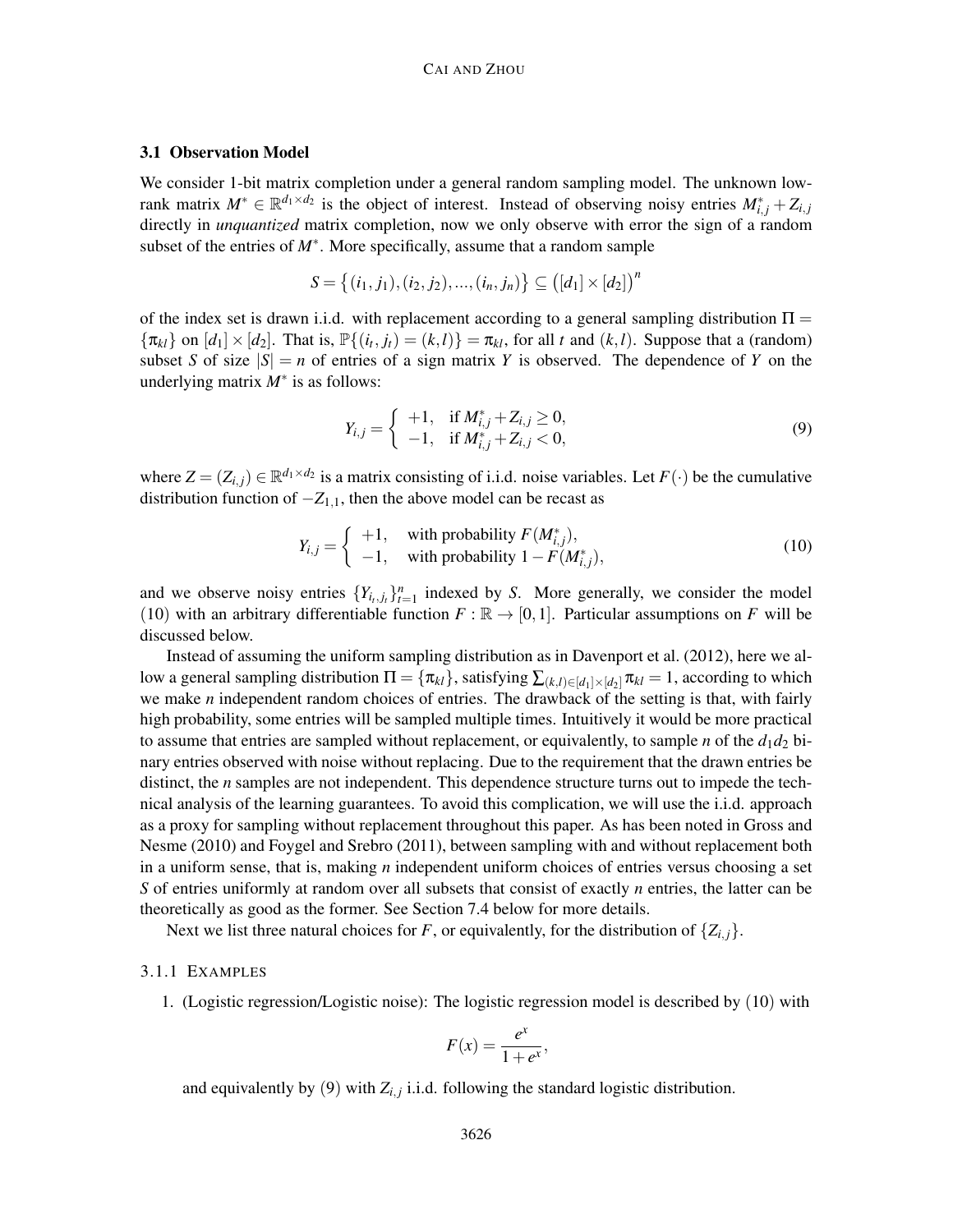2. (Probit regression/Gaussian noise): The probit regression model is described by (10) with

$$
F(x) = \Phi\left(\frac{x}{\sigma}\right),
$$

where  $\Phi$  denotes the cumulative distribution function of  $N(0,1)$ , and equivalently by (9) with  $Z_{i,j}$  i.i.d. following  $N(0, \sigma^2)$ .

3. (Laplacian noise): Another interesting case is that the noise  $Z_{i,j}$  are i.i.d. drawn from a Laplacian distribution Laplace(0,*b*), with

$$
F(x) = \begin{cases} \frac{1}{2} \exp(x/b), & \text{if } x < 0, \\ 1 - \frac{1}{2} \exp(-x/b), & \text{if } x \ge 0, \end{cases}
$$

where  $b > 0$  is the scale parameter.

Davenport et al. (2012) have focused on approximately low-rank matrices recovery by considering the following class of matrices

$$
K_*(\alpha,r) = \left\{ M \in \mathbb{R}^{d_1 \times d_2} : ||M||_{\infty} \le \alpha, \ \frac{||M||_*}{\sqrt{d_1 d_2}} \le \alpha \sqrt{r} \right\},\tag{11}
$$

where  $1 \le r \le \min(d_1, d_2)$  and  $\alpha > 0$  is a free parameter to be determined. Clearly, any matrix M with rank at most *r* satisfying  $||M||_{\infty} \le \alpha$  belongs to  $K_*(\alpha,r)$ . Alternatively, using max-norm as a convex relaxation for the rank, we consider recovery of matrices with  $\ell_{\infty}$ -norm and max-norm constraints defined by

$$
K_{\max}(\alpha, R) := \left\{ M \in \mathbb{R}^{d_1 \times d_2} : ||M||_{\infty} \le \alpha, ||M||_{\max} \le R \right\}.
$$
 (12)

Here both  $\alpha > 0$  and  $R > 0$  are free parameters to be determined. If  $M^*$  is of rank at most *r* and  $||M^*||_{\infty}$  ≤  $\alpha$ , then by (2) and (4) we have  $M^* \in \mathbb{B}_{\max}(\alpha\sqrt{r})$  and hence

$$
M^*\in K_{\max}(\alpha,\alpha\sqrt{r})\subset K_*(\alpha,r).
$$

#### 3.2 Max-norm Constrained Maximum Likelihood Estimate

Now, given a collection of observations  $Y_s = \{Y_{i_t,j_t}\}_{t=1}^n$  from the observation model (10), the negative log-likelihood function can be written as

$$
\ell_{S}(M;Y) = \sum_{t=1}^{n} \left[ \mathbf{1}_{\{Y_{i_t,j_t}=1\}} \log \left( \frac{1}{F(M_{i_t,j_t})} \right) + \mathbf{1}_{\{Y_{i_t,j_t}=-1\}} \log \left( \frac{1}{1-F(M_{i_t,j_t})} \right) \right].
$$

Then we consider estimating the unknown  $M^* \in K_{\text{max}}(\alpha, R)$  by maximizing the empirical likelihood function subject to a max-norm constraint:

$$
\widehat{M}_{\max} = \underset{M \in K_{\max}(\alpha, R)}{\arg \min} \ell_S(M; Y). \tag{13}
$$

The optimization procedure requires that all the entries of  $M_0$  are bounded in absolute value by a pre-defined constant α. This condition is reasonable while also critical in approximate low-rank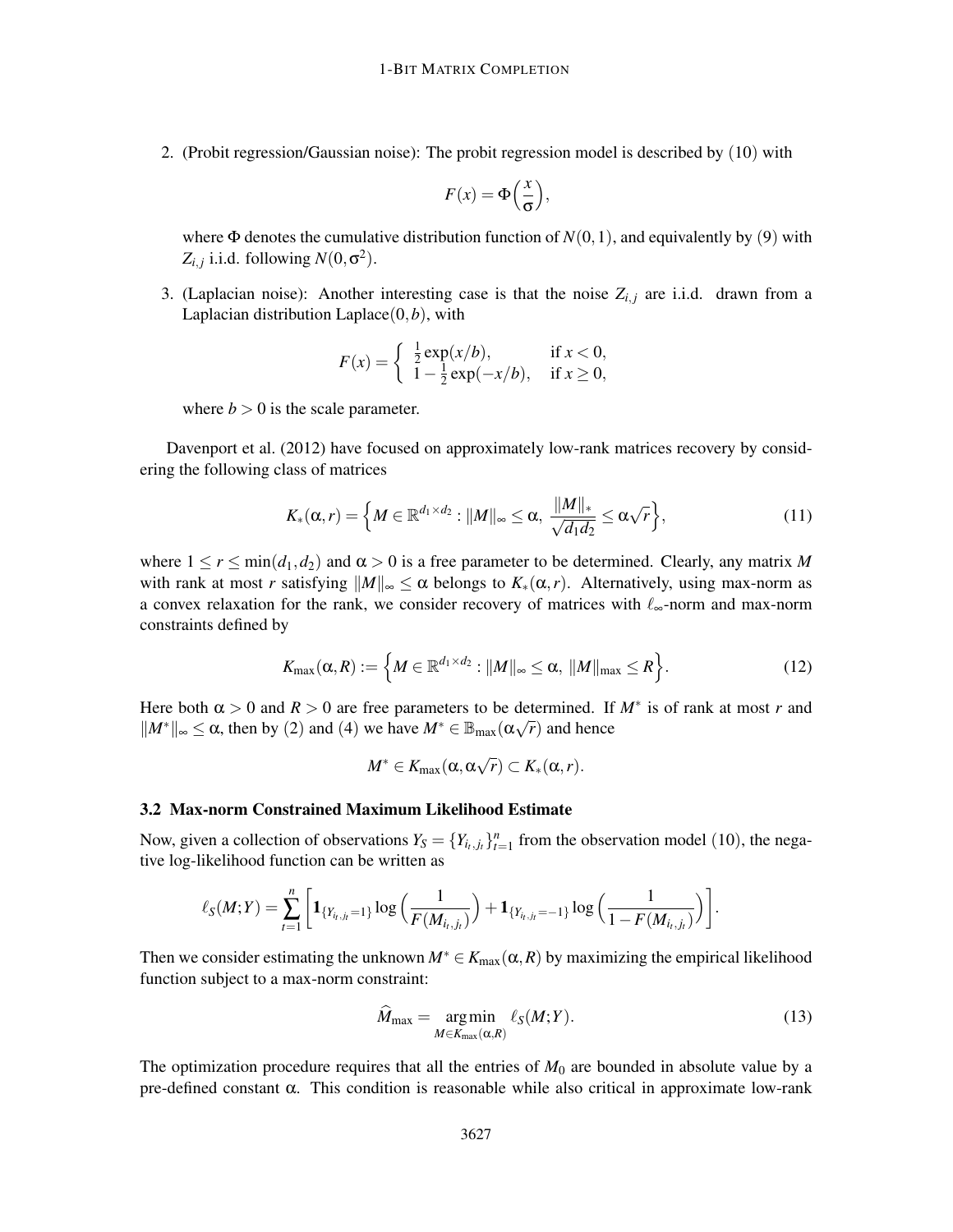matrix recovery problems by controlling the *spikiness* of the solution. Indeed, the measure of the "spikiness" of matrices is much less restrictive than the incoherence conditions imposed in exact low-rank matrix recovery. See, for example, Koltchinskii et al. (2011), Negahban and Wainwright (2012), Klopp (2012) and Cai and Zhou (2013).

As has been noted in Srebro et al. (2005), a large gap between the max-complexity (related to max-norm) and the dimensional-complexity (related to rank) is possible only when the underlying low-rank matrix has entries of vastly varying magnitudes. Also, in view of (3), the max-norm promotes low-rank decomposition with factors in  $\ell_{\infty}$  ( $\ell_2$  for the trace-norm). Motivated by these features, max-norm regularization is expected to be reasonably effective for uniformly bounded data.

When the noise distribution is log-concave so that the log-likelihood is a concave function, the max-norm constrained minimization problem (13) is a convex program and we recommend a fast and efficient algorithm developed in Lee et al. (2010) for solving large-scale optimization problems that incorporate the max-norm. We will show in Section 4 that the convex optimization problem (13) can indeed be implemented in polynomial time as a function of the sample size *n* and the matrix dimensions  $d_1$  and  $d_2$ .

# 3.3 Upper Bounds

To establish an upper bound on the prediction error of estimator  $\hat{M}_{\text{max}}$  given by (13), we need the following assumption on the unknown matrix *M*∗ as well as the regularity conditions on the function *F* in (10).

#### 3.3.1 CONDITION U

Assume that there exist positive constants  $R$  and  $\alpha$  such that

$$
(U1) M^* \in K_{\max}(\alpha, R);
$$

- (U2) *F* and *F*' are non-zero in  $[-\alpha, \alpha]$ , and
- (U3) both

$$
L_{\alpha} := \sup_{|x| \le \alpha} \frac{|F'(x)|}{F(x)(1 - F(x))}, \text{ and } \beta_{\alpha} := \sup_{|x| \le \alpha} \frac{F(x)(1 - F(x))}{(F'(x))^2}
$$
(14)

are finite.

In particular, under condition (U2), the quantity

$$
U_{\alpha} := \sup_{|x| \le \alpha} \log \left( \frac{1}{F(x)(1 - F(x))} \right),\,
$$

is well-defined. As prototypical examples, we specify below the quantities  $L_{\alpha}$ ,  $\beta_{\alpha}$  and  $U_{\alpha}$  in the cases of Logistic, Gaussian and Laplacian noise:

1. (Logistic regression/Logistic noise): For  $F(x) = e^x/(1+e^x)$ , we have

$$
L_{\alpha} \equiv 1
$$
,  $\beta_{\alpha} = \frac{(1 + e^{\alpha})^2}{e^{\alpha}}$  and  $U_{\alpha} = 2\log(e^{\alpha/2} + e^{-\alpha/2})$ .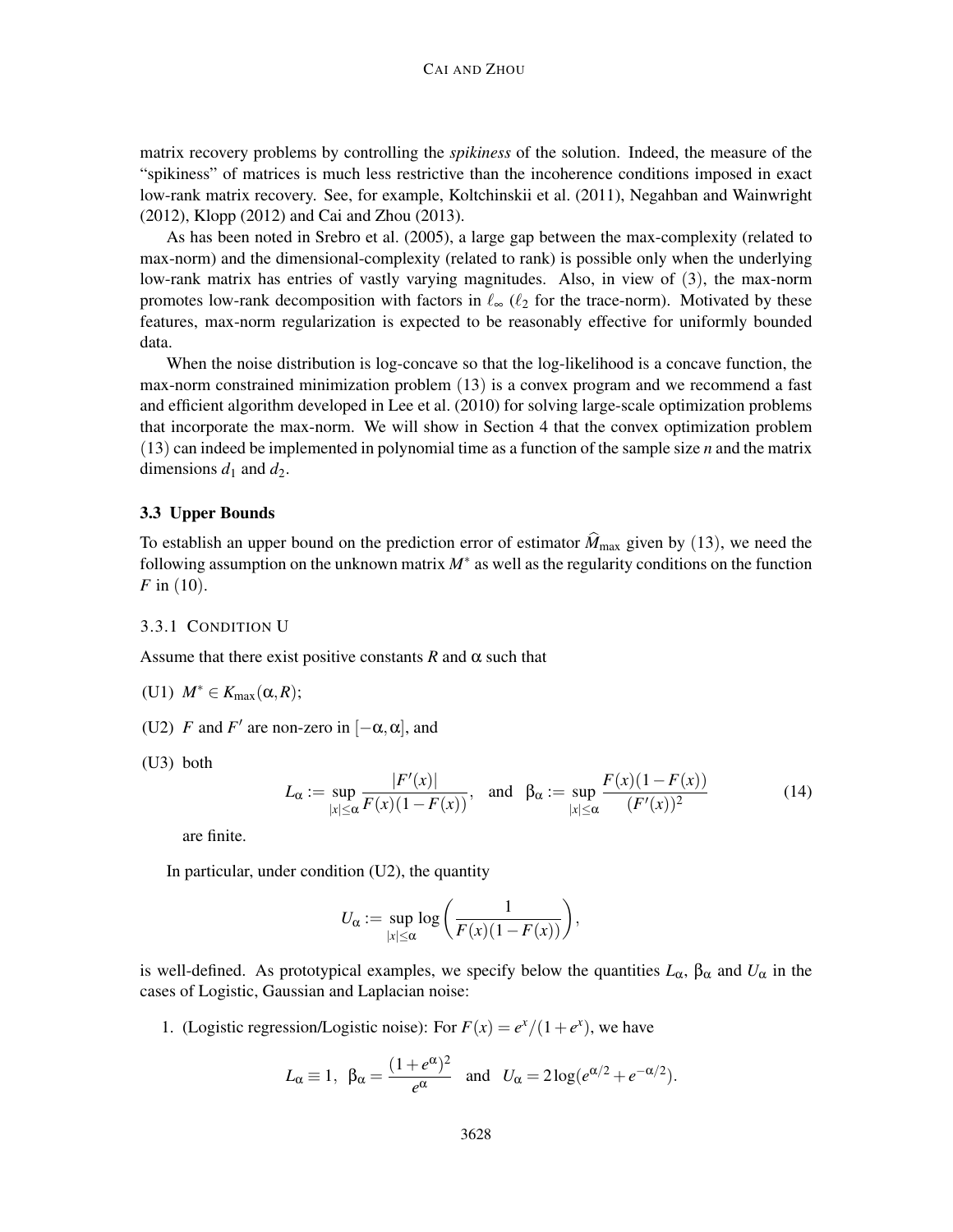2. (Probit regression/Gaussian noise): For  $F(x) = \Phi(x/\sigma)$ , straightforward calculations show that

$$
L_{\alpha} \leq \frac{4}{\sigma} \left( \frac{\alpha}{\sigma} + 1 \right), \ \ \beta_{\alpha} \leq \pi \sigma^2 \exp \{ \alpha^2 / (2\sigma^2) \} \quad \text{and} \quad U_{\alpha} \leq \left( \frac{\alpha}{\sigma} + 1 \right)^2. \tag{15}
$$

3. (Laplacian noise): For a Laplace $(0,b)$  distribution function, we have

$$
L_{\alpha} = \frac{2}{b}, \ \beta_{\alpha} = b(2 \exp(\alpha/b) - 1)
$$
 and  $U_{\alpha} \le 2(\frac{\alpha}{b} + \log 2).$ 

Now we are ready to state our main results concerning the recovery of an approximately lowrank matrix *M*∗ using the max-norm constrained maximum likelihood estimate. We write hereafter  $d = d_1 + d_2$  for brevity.

Theorem 3 *Suppose that Condition U holds and assume that the training set S follows a general weighted sampling model according to the distribution* Π*. Then there exists an absolute constant C such that, for a sample size*  $2 < n \le d_1 d_2$  *and for any*  $\delta > 0$ *, the minimizer*  $M_{\text{max}}$  *of the optimization program* (13) *satisfies*

$$
\|\widehat{M}_{\max} - M^*\|_{\Pi}^2 = \sum_{k=1}^{d_1} \sum_{l=1}^{d_2} \pi_{kl} {\{\widehat{M}_{max} - M^*\}_{k,l}^2} \le C\beta_\alpha {\left\{L_\alpha R \sqrt{\frac{d}{n}} + U_\alpha \sqrt{\frac{\log(4/\delta)}{n}}\right\}},\qquad(16)
$$

*with probability at least*  $1 - \delta$ . Here and below  $\|\cdot\|_{\Pi}$  denotes the weighted Frobenius norm with *respect to* Π*, that is,*

$$
||M||_{\Pi} = \sqrt{\sum_{k=1}^{d_1} \sum_{l=1}^{d_2} \pi_{kl} M_{k,l}^2} \text{ for all } M \in \mathbb{R}^{d_1 \times d_2}.
$$

**Remark 4** (i) While using the trace-norm to study this general weighted sampling model, it is common to assume that each row and column is sampled with positive probability (Klopp, 2012; Negahban and Wainwright, 2012), though in some applications this assumption does not seem realistic. More precisely, assume that there exists a positive constant  $\mu \geq 1$  such that

$$
\pi_{kl} \ge \frac{1}{\mu d_1 d_2}, \quad \text{for all } (k,l) \in [d_1] \times [d_2]. \tag{17}
$$

Then, under condition (17) and the conditions of Theorem 3,

$$
\frac{1}{d_1 d_2} \|\widehat{M}_{\text{max}} - M^*\|_F^2 \le C\mu \beta_\alpha \left\{ L_\alpha R \sqrt{\frac{d}{n}} + U_\alpha \sqrt{\frac{\log(d)}{n}} \right\} \tag{18}
$$

holds with probability at least 1−4/*d*, where *C* > 0 denotes an absolute constant.

(ii) Klopp (2012) studied the problem of standard matrix completion with noise, also in the case of general sampling distribution, using the trace-norm penalized approach. However, the Assumption 1 therein requires that the distribution  $\pi_{kl}$  over entries is bounded from above, which is quite restrictive especially in the Netflix problem. It is worth noticing that this upper bound condition on sampling distribution is not required in both results (16) and (18).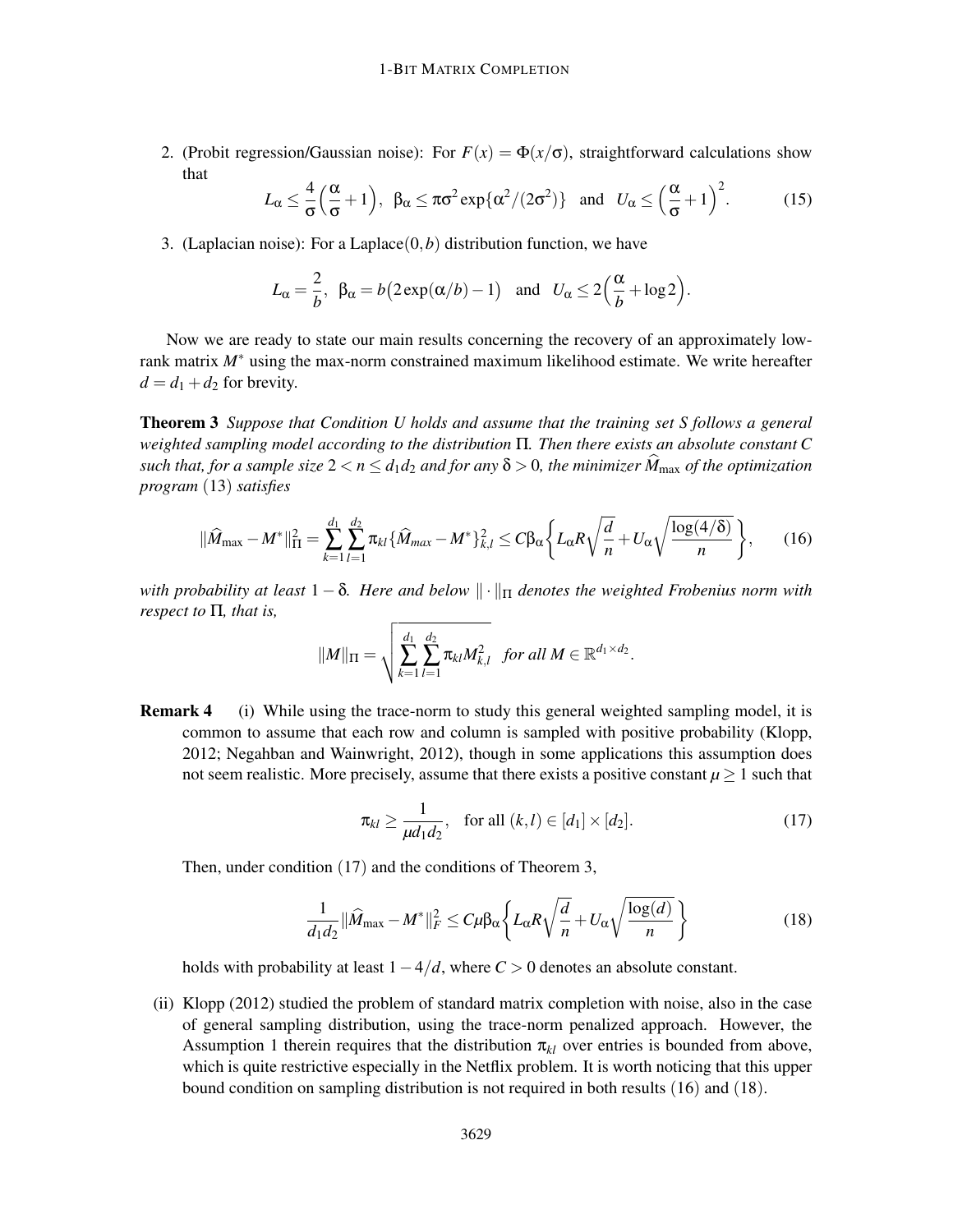### CAI AND ZHOU

It is noteworthy that above results are directly comparable to those obtained in the case of approximately low-rank recovery from unquantized measurements, also using max-norm regularized approach (Cai and Zhou, 2013). Let  $Z = (Z_{i,j})$  be a noise matrix consisting of i.i.d.  $N(0, \sigma^2)$  entries for some  $\sigma > 0$ , and assume we have observations on a (random) subset  $S = \{(i_1, j_1), ..., (i_n, j_n)\}\$  of entries of  $\widetilde{Y} = M^* + Z$ . Cai and Zhou (2013) studied the unquantized problem under a general sampling model using max-norm as a convex relaxation for the rank. In particular, for the max-norm constrained least squares estimator

$$
\widetilde{M}_{\max} = \underset{M \in K_{\max}(\alpha, R)}{\arg \min} \frac{1}{n} \sum_{t=1}^n (\widetilde{Y}_{i_t, j_t} - M^*_{i_t, j_t})^2,
$$

for  $K_{\text{max}}(\alpha, R)$  as in (12), it was shown that for any  $\delta \in (0, 1)$  and a sample size  $2 < n \leq d_1 d_2$ ,

$$
\|\widetilde{M}_{\max} - M^*\|_{\Pi}^2 \le C' \left\{ (\alpha \vee \sigma) R \sqrt{\frac{d}{n}} + \frac{\alpha^2 \log(2/\delta)}{n} \right\}
$$
(19)

holds with probability greater than  $1 - \exp(-d) - \delta$ , where  $C' > 0$  is a universal constant.

In 1-bit observations case when  $Z_{i,j} \stackrel{i.i.d.}{\sim} N(0, \sigma^2)$ , it is equivalent that the function *F* in model (10) is given by  $F(\cdot) = \Phi(\cdot/\sigma)$ . According to (15), we have

$$
\|\widehat{M}_{\max} - M^*\|_{\Pi}^2 \le C \exp\left(\frac{\alpha^2}{2\sigma^2}\right) \left\{ (\alpha + \sigma)R\sqrt{\frac{d}{n}} + (\alpha + \sigma)^2 \sqrt{\frac{\log(4/\delta)}{n}} \right\}
$$
(20)

holds with probability at least  $1-\delta$ .

Comparing the upper bounds in (19) and (20) and note that  $\alpha \vee \sigma \leq \alpha + \sigma \leq 2(\alpha \vee \sigma)$ , we see that there is no essential loss of recovery accuracy by discretizing to binary measurements as long as  $\frac{\alpha}{\sigma}$  is bounded by a constant (Davenport et al., 2012). On the other hand, as the signal-to-noise ratio  $\frac{\alpha}{\sigma} \ge 1$  increases, the error bounds deteriorate significantly. In fact, the case  $\alpha \gg \sigma$  essentially amounts to the noiseless setting, in which it is impossible to recover *M*∗ based on any subset of the signs of its entries.

# 3.4 Information-Theoretic Lower Bounds

We now establish minimax lower bounds by using information-theoretic techniques. The lower bounds given in Theorem 5 below show that the rate attained by the max-norm constrained maximum likelihood estimator is optimal up to constant factors.

**Theorem 5** Assume that  $F'(x)$  is decreasing and  $\frac{F(x)(1-F(x))}{(F'(x))^2}$  is increasing for  $x > 0$ , and let S be *any subset of*  $[d_1] \times [d_2]$  *with cardinality n. Then, as long as the parameters*  $(R, \alpha)$  *satisfy* 

$$
\max\left(2, \frac{4}{(d_1 \vee d_2)^{1/2}}\right) \leq \frac{R}{\alpha} \leq \frac{(d_1 \wedge d_2)^{1/2}}{2},
$$

*the minimax risk for estimating M over the parameter space*  $K_{\text{max}}(\alpha, R)$  *satisfies* 

$$
\inf_{\widehat{M}} \max_{M \in K_{\max}(\alpha, R)} \left\{ \frac{1}{d_1 d_2} \mathbb{E} \|\widehat{M} - M\|_F^2 \right\} \ge \frac{1}{512} \min \left\{ \alpha^2, \frac{\sqrt{\beta_{\alpha/2}}}{2} R \sqrt{\frac{d}{n}} \right\}. \tag{21}
$$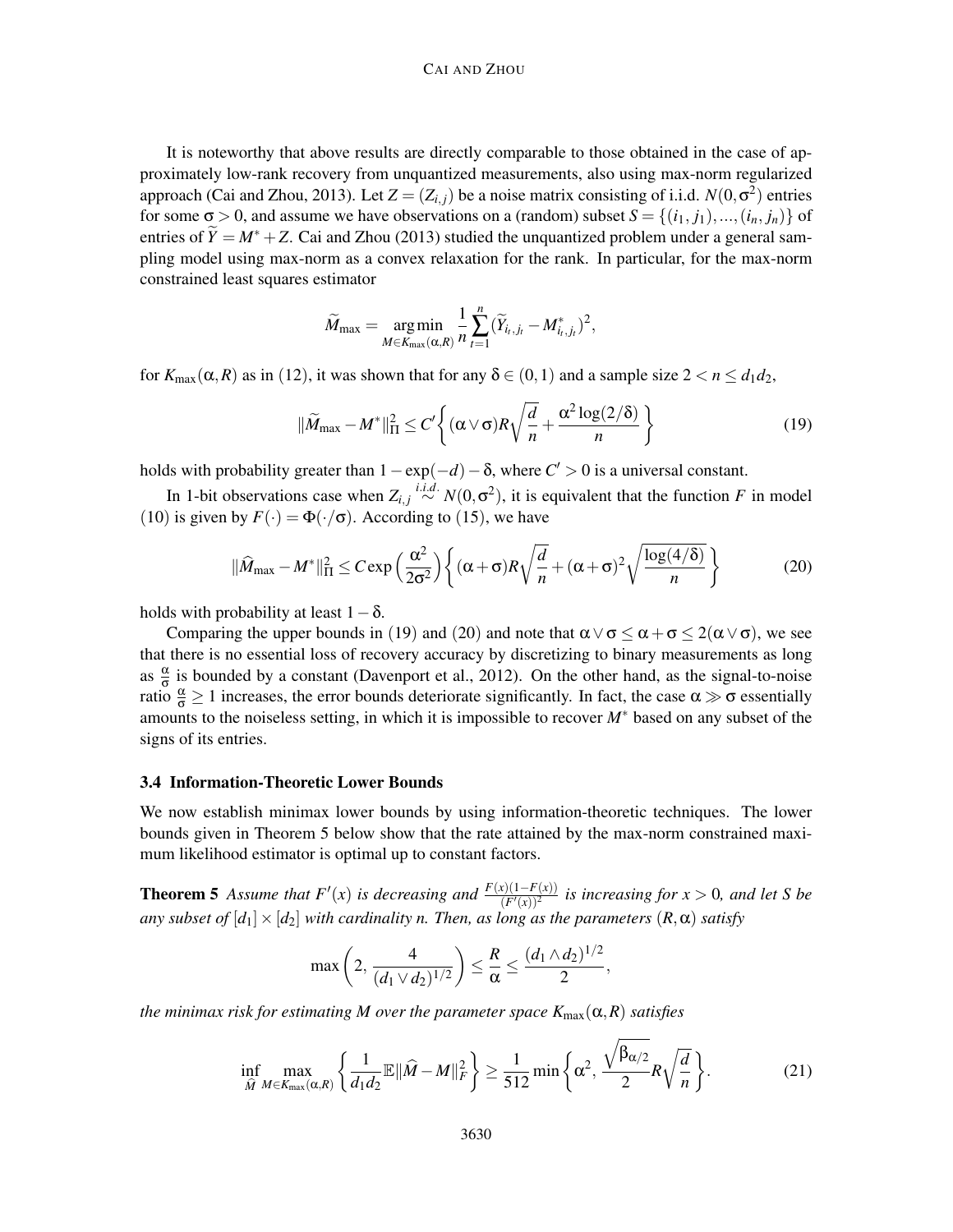Remark 6 In fact, the lower bound (21) is a special case of the following general result, which will be proved in Sect. 7.2. Let  $\gamma^* > 0$  be the solution of the following equation

$$
\gamma^* = \min\left\{\frac{1}{2}, \frac{R^{1/2}}{\alpha} \left(\frac{\beta_{(1-\gamma^*)\alpha}}{32} \cdot \frac{d_1 \vee d_2}{n}\right)^{1/4}\right\} \tag{22}
$$

and assume that

$$
\max\left(2, \frac{4}{(d_1 \vee d_2)^{1/2}}\right) \le \frac{R}{\alpha} \le (d_1 \wedge d_2)^{1/2} \gamma^*.
$$
 (23)

Then the minimax risk for estimating *M* over the parameter space  $K_{\text{max}}(\alpha, R)$  satisfies

$$
\inf_{\widehat{M}} \max_{M \in K_{\max}(\alpha, R)} \left\{ \frac{1}{d_1 d_2} \mathbb{E} \|\widehat{M} - M\|_F^2 \right\} \ge \frac{1}{512} \min \left\{ \alpha^2, \frac{\sqrt{\beta_{(1-\gamma^*)\alpha}}}{2} R \sqrt{\frac{d}{n}} \right\}. \tag{24}
$$

To see the existence of  $\gamma^*$  defined above, setting

$$
h(\gamma) = \gamma
$$
 and  $g(\gamma) = \min \left\{ \frac{1}{2}, \frac{R^{1/2}}{\alpha} \left( \frac{\beta_{(1-\gamma)\alpha}}{32} \cdot \frac{d_1 \vee d_2}{n} \right)^{1/4} \right\},$ 

then it is easy to see that  $h(\gamma)$  is strictly increasing and  $g(\gamma)$  is decreasing for  $\gamma \in (0,1)$  with  $h(0) = 0$ and *g*(0) > 0. Therefore, equation (22) has a unique solution  $\gamma^* \in (0, \frac{1}{2})$  $\frac{1}{2}$  so that  $h(\gamma^*) = g(\gamma^*)$ .

Assume that  $\mu$  and  $\alpha$  are bounded above by universal constants and let the function *F* be fixed, so that both  $L_{\alpha}$  and  $\beta_{\alpha}$  in (14) are bounded. Also notice that  $\beta_{(1-\gamma^*)\alpha} \geq \beta_{\alpha/2}$  since  $\gamma^* \leq 1/2$ . Then comparing the lower bound (24) with the upper bound (18) shows that if the sample size  $n \geq \frac{R^2 \beta_{\alpha/2}}{4\alpha^4} (d_1 + d_2)$ , the optimal rate of convergence is  $R \sqrt{\frac{d_1 + d_2}{n}}$ .

$$
\inf_{\widehat{M}} \sup_{M \in K_{\max}(\alpha, R)} \frac{1}{d_1 d_2} \mathbb{E} \|\widehat{M} - M\|_F^2 \asymp R \sqrt{\frac{d_1 + d_2}{n}},
$$

and the max-norm constrained maximum likelihood estimate (13) is rate-optimal. If the target matrix  $M^*$  is known to have rank at most *r*, we can take  $R = \alpha \sqrt{r}$ , such that the requirement here on the sample size  $n \ge \frac{\beta_{\alpha/2}}{4\alpha^2} r(d_1+d_2)$  is weak and the optimal rate of convergence becomes  $\alpha \sqrt{\frac{r(d_1+d_2)}{n}}$  $\frac{+a_2}{n}$ .

# 3.5 Comparison to Prior Work

In this paper, we study a matrix completion model proposed in Davenport et al. (2012), in which it is assumed that a binary matrix is observed at random from a distribution parameterized by an unknown matrix which is (approximately) low-rank. It is noteworthy that some earlier papers on collaborative filtering or matrix completion, including Srebro et al. (2005) and references therein, also dealt with binary observations that are assumed to be noisy versions of the underlying matrix, in Logistic or Bernoulli conditional model. The goal there is to predict directly the quantized values, or equivalently, to reconstruct the sign matrix, instead of the underlying real values, therefore the non-identifiability issue could be avoided.

We next turn to a detailed comparison of our results for 1-bit matrix completion to those obtained in Davenport et al. (2012), also for approximately low-rank matrices. Using the trace-norm as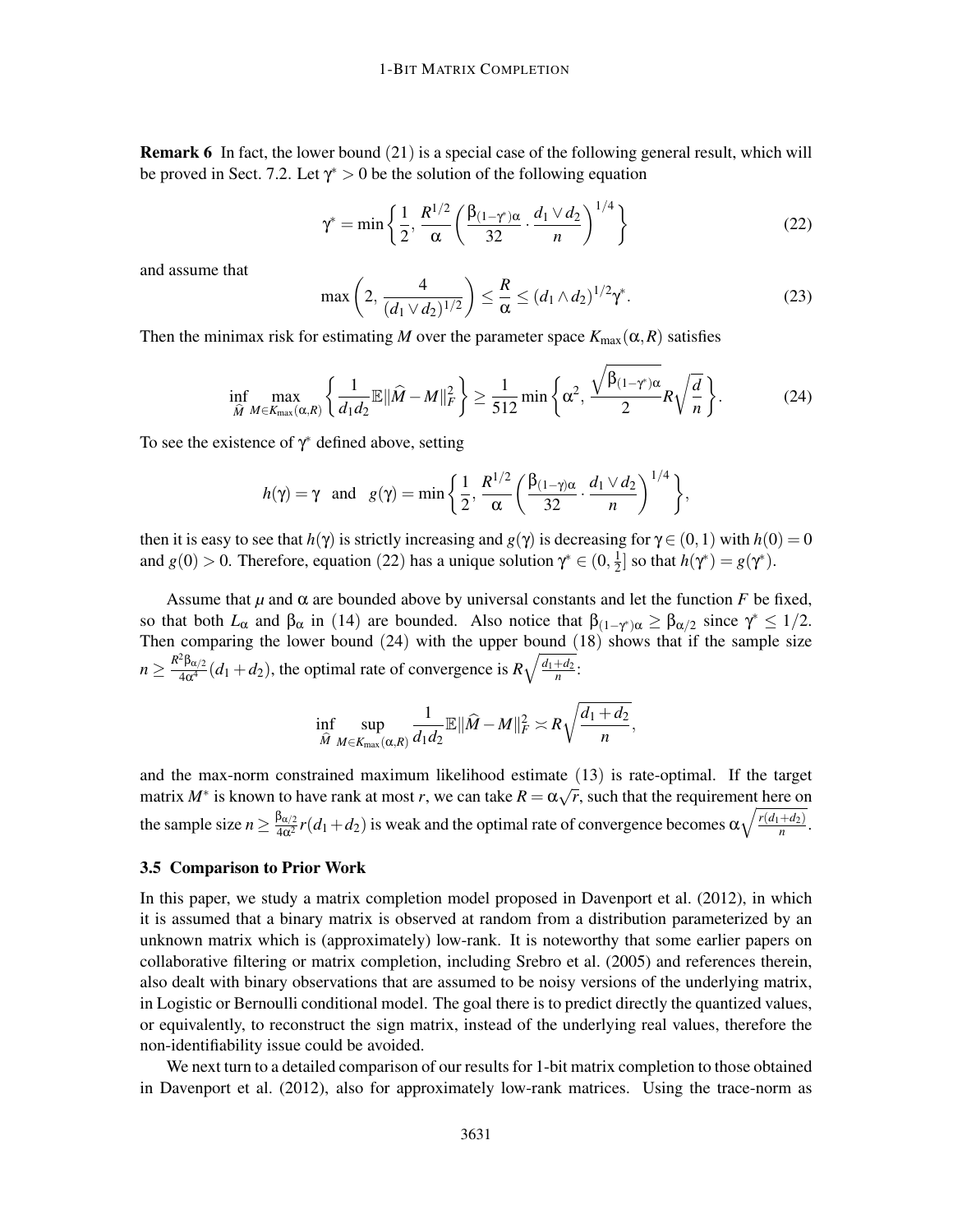a proxy to rank, Davenport et al. (2012) have studied 1-bit matrix completion under the *uniform sampling distribution* over the parameter space  $K_*(\alpha,r)$  as given in (11), for some  $\alpha > 0$  and  $r \leq$  $\min\{d_1, d_2\}$  is a positive integer. To recover the unknown  $M^* \in K_*(\alpha, r)$ , given a collection of observations *Y*<sub>S</sub> where *S* follows a Bernoulli model, that is, every entry  $(k, l) \in [d_1] \times [d_2]$  is observed independently with equal probability  $\frac{n}{d_1 d_2}$ , they propose the following trace-norm constrained MLE

$$
\widehat{M}_{\text{tr}} = \underset{M \in K_*(\alpha,r)}{\text{arg min}} \ell_S(M;Y)
$$

and prove that for a sample size  $n \ge d \log(d)$ ,  $d = d_1 + d_2$ , with high probability,

$$
\frac{1}{d_1 d_2} \|\widehat{M}_{\text{tr}} - M^*\|_F^2 \lesssim \beta_\alpha L_\alpha \alpha \sqrt{\frac{rd}{n}}.\tag{25}
$$

Comparing to (18) with  $R = \alpha \sqrt{r}$ , it is easy to see that under the uniform sampling model, the error bounds in (rescaled) Frobenius norm for the two estimates  $\hat{M}_{\text{max}}$  and  $\hat{M}_{\text{tr}}$  are of the same order. Moreover, Theorem 3 in Davenport et al. (2012) and Theorem 5, respectively, provide lower bounds showing that both  $\hat{M}_{tr}$  and  $\hat{M}_{max}$  achieve the minimax rate of convergence for recovering approximately low-rank matrices over the parameter spaces  $K_*(\alpha,r)$  and  $K_{\max}(\alpha,R)$  respectively.

As mentioned in the introduction, the uniform sampling distribution assumption is restrictive and not valid in many applications including the well-known Netflix problem. When the sampling distribution is non-uniform, it was shown in Salakhutdinov and Srebro (2010) that the standard trace-norm regularized method might fail, specifically in the setting where the row and column marginal distributions are such that certain rows or columns are sampled with very high probabilities. Moreover, it was proposed to use a weighted variant of the trace-norm, which incorporates the knowledge of the true sampling distribution in its construction, and showed experimentally that this variant indeed leads to superior performance. Using this weighted trace-norm, Negahban and Wainwright (2012) provided theoretical guarantees on approximate low-rank matrix completion in general sampling case while assuming that each row and column is sampled with positive probability (see condition (17)). In addition, requiring that the probabilities to observe an element from any row or column are of order  $O((d_1 \wedge d_2)^{-1})$ , Klopp (2012) analyzed the performance of the tracenorm penalized estimators, and provided near-optimal (up to a logarithmic factor) bounds which are similar to the bounds in this paper.

Next we provide an analysis of the performance of the weighted trace-norm in 1-bit matrix completion. Given the knowledge of the true sampling distribution, we establish an upper bound on the error in recovering  $M^*$ , which comparing to (25), includes an additional  $\log^{1/2}(d)$  factor. We do not rule out the possibility that this logarithmic factor might be an artifact of the technical tools used in proof described below. The proof in Davenport et al. (2012) for the trace-norm regularization in uniform sampling case may also be extended to the weighted trace-norm method under the general sampling model, by using the matrix Bernstein inequality instead of Seginer's theorem. The extra logarithmic factor, however, is still inevitable based on this argument. We will not pursue the details in this paper.

Given a sampling distribution  $\Pi = {\pi_{kl}}$  on  $[d_1] \times [d_2]$ , define its row- and column-marginals as

$$
\pi_{k} = \sum_{l=1}^{d_2} \pi_{kl}
$$
 and  $\pi_{l} = \sum_{k=1}^{d_1} \pi_{kl}$ ,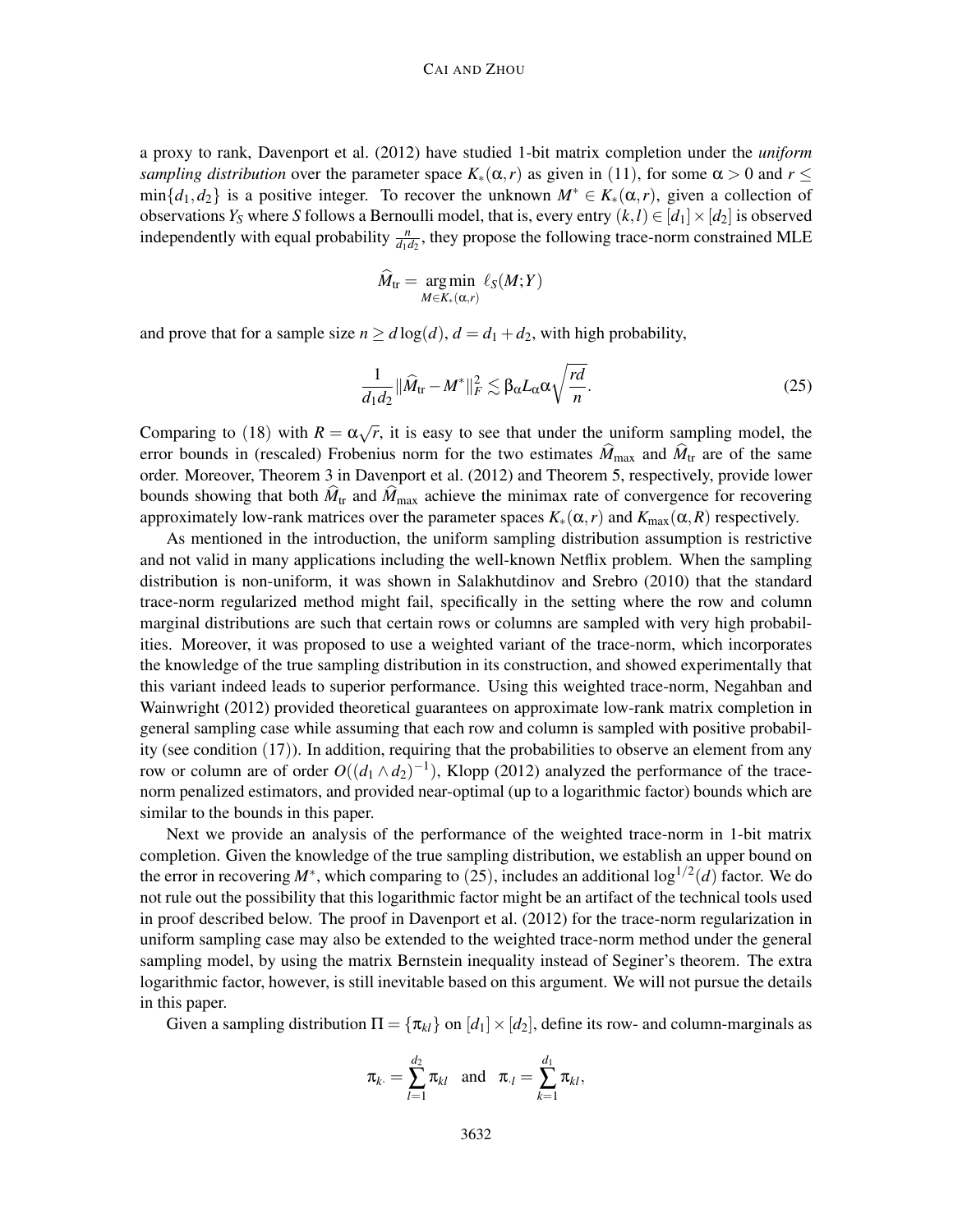respectively. Under the condition (17), we have

$$
\pi_{k} \ge \frac{1}{\mu d_1}, \ \pi_{l} \ge \frac{1}{\mu d_2}, \ \text{for all } (k, l) \in [d_1] \times [d_2]. \tag{26}
$$

As in Salakhutdinov and Srebro (2010), consider the following weighted trace-norm with respect to the distribution Π:

$$
||M||_{w,*} := ||M_w||_* = ||diag(\sqrt{\pi_1}, ..., \sqrt{\pi_{d_1}}) \cdot M \cdot diag(\sqrt{\pi_1}, ..., \sqrt{\pi_{d_2}})||_*,
$$
 (27)

where  $(M_w)_{k,l} := \sqrt{\pi_k \cdot \pi_l} M_{k,l}$ . Notice that if *M* has rank at most *r* and  $||M||_{\infty} \le \alpha$ , then

$$
||M||_{w,*} \leq \sqrt{r}||M||_F = \sqrt{r} \bigg( \sum_{k=1}^{d_1} \sum_{l=1}^{d_2} \pi_k . \pi . l M_{k,l}^2 \bigg)^{1/2} \leq \alpha \sqrt{r}.
$$

Analogously to the previous studied class  $K_*(\alpha, r)$ , as given in (11), containing the low trace-norm matrices, define

$$
K_{\Pi,*} \equiv K_{\Pi,*}(r,\alpha) = \left\{ M \in \mathbb{R}^{d_1 \times d_2} : \| M \|_{w,*} \leq \alpha \sqrt{r}, \| M \|_{\infty} \leq \alpha \right\}
$$

and consider estimating the unknown  $M^* \in K_{\Pi,*}$  by solving the following optimization problem:

$$
\widehat{M}_{w,tr} = \underset{M \in K_{\Pi,*}}{\arg \min} \ell_S(M;Y). \tag{28}
$$

The following theorem states that the weighted trace-norm regularized approach can be nearly as good as the max-norm regularized estimator (up to logarithmic and constant factors), under a general sampling distribution that is not too far from uniform. The theoretical performance of the weighted trace-norm is first studied by Foygel et al. (2011) in the standard matrix completion problems under arbitrary sampling distributions.

**Theorem 7** *Suppose that Condition U holds but with*  $M^* \in K_{\Pi,*}$ *, and assume that the training set S follows a general weighted sampling model according to the distribution* Π *satisfying* (17)*. Then there exists an absolute constant*  $C > 0$  *such that, for a sample size*  $n \ge \mu \min\{d_1, d_2\} \log(d)$  *and*  $a_n y \delta > 0$ , the minimizer  $\hat{M}_{w,tr}$  of the optimization program (28) satisfies

$$
\|\widehat{M}_{w,tr} - M^*\|_{\Pi}^2 \le C\beta_\alpha \left\{ L_\alpha \alpha \sqrt{\frac{\mu r d \log(d)}{n}} + U_\alpha \sqrt{\frac{\log(4/\delta)}{n}} \right\},\tag{29}
$$

*with probability at least* 1−δ*.*

Since the construction of weighted trace-norm  $\|\cdot\|_{w,*}$  highly depends on the underlying sampling distribution which is typically unknown in practice, the constraint  $M^* \in K_{\Pi,*}$  seems to be artificial. The max-norm constrained approach, on the contrary, does not require the knowledge of the exact sampling distribution and the error bound in weighted Frobenius norm, as shown in (16), holds even without prior assumption on  $\Pi$ , for example, condition (17). Moreover, to ensure that the weighted trace-norm regularized method performs well, it is necessary that the marginals are not too small or equivalently that

$$
\mu = \max \left\{ \frac{1}{d_1 \pi_k} \vee \frac{1}{d_2 \pi_l} : k, l \in [d_1] \times [d_2] \right\}
$$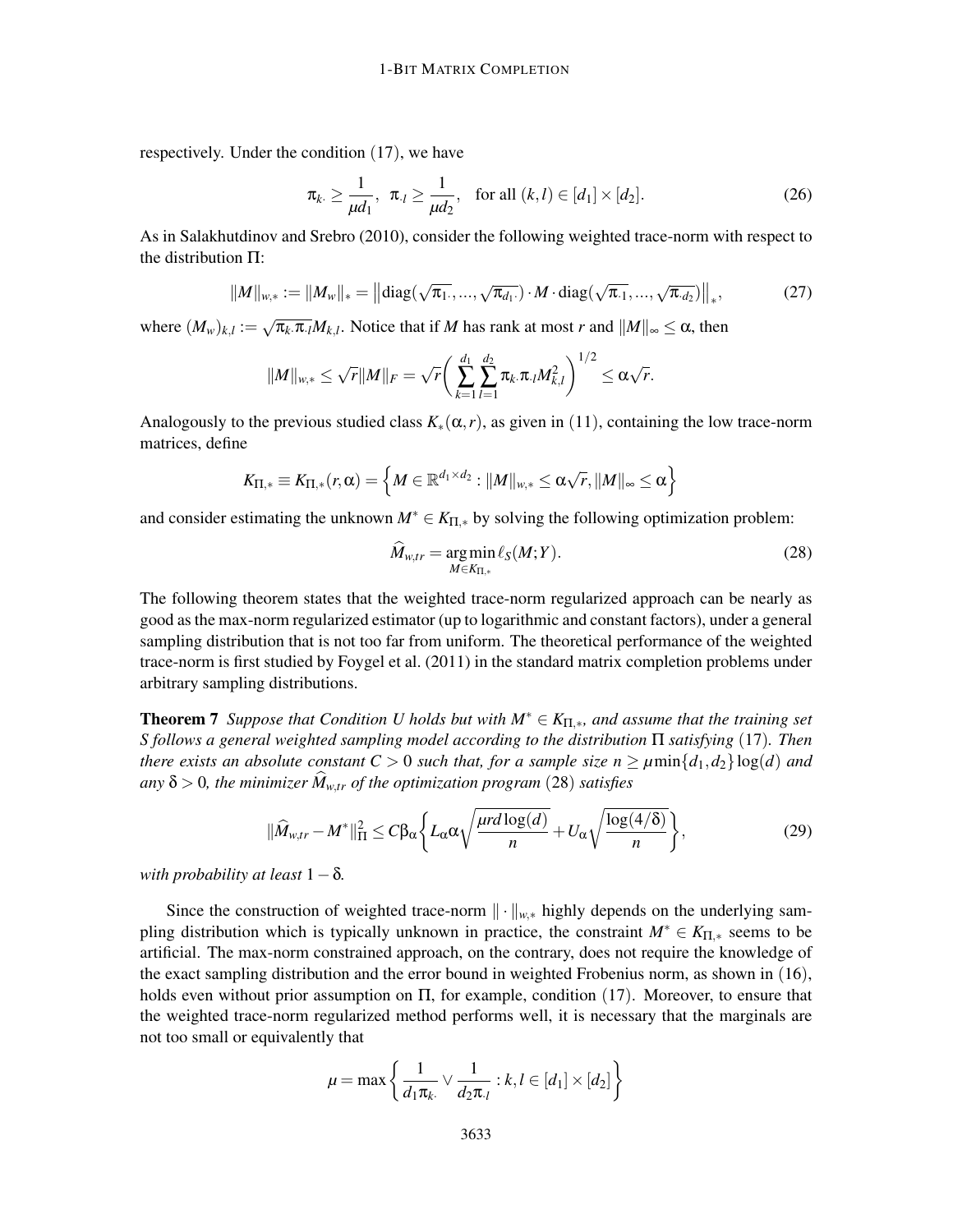#### CAI AND ZHOU

is not too large. Otherwise, both the error bounds in (29) and the sample complexity  $\mu$ min $\{d_1, d_2\}$ log(*d*) would grow larger with  $\mu$  when the marginals were far from uniform. We conjecture that the factor  $\mu$  would also appear in the results that are extended from those in Davenport et al. (2012). As evident in Theorem 3, using the max-norm based regularization does not lead to a deterioration in either the error bounds or the sample complexity when the sampling distribution was far from uniform.

To clarify the major difference between the principles behind (25) and (29), we remark that one of the key technical tools used in Davenport et al. (2012) is a bound of Seginer (2000) on the spectral norm of a random matrix with i.i.d. zero mean entries (corresponding to the uniform sampling distribution), that is, for any  $h \leq 2\log(\max\{d_1, d_2\})$ ,

$$
\mathbb{E}[\|A\|^h] \leq K^h \bigg( \mathbb{E} \Big[ \max_{k=1,\ldots,d_1} \|a_k\|^h_2 \Big] + \mathbb{E} \Big[ \max_{j=1,\ldots,d_2} \|a_{\cdot l}\|^h_2 \Big] \bigg),
$$

where  $a_k$ . (resp.  $a_i$ ) denote the rows (resp. columns) of *A* and *K* is a universal constant. Under the non-uniform sampling model, we will deal with a matrix with independent entries that are not necessarily identically distributed, to which case an alternative result of Latala (2005) can be applied, that is,

$$
\mathbb{E}[\|A\|] \leq K' \Big( \max_{k=1,\ldots,d_1} \mathbb{E} \|a_k\|_2 + \max_{j=1,\ldots,d_2} \mathbb{E} \|a_{\cdot l}\|_2 + \Big( \sum_{k,l} \mathbb{E} a_{kl}^4 \Big)^{1/4} \Big] \Big),
$$

or instead, resorting to the matrix Bernstein inequality. Using either inequality would thus bring an additional logarithmic factor, appeared in (29).

It is also worth noticing that though the sampling distribution is not known exactly in practice, its empirical analogues are expected to be stable enough as an alternative. According to Foygel et al. (2011), given a random sample  $S = \{(i_t, j_t)\}_{t=1}^n$ , consider the empirical marginals

$$
\widehat{\pi}^r(i) = \frac{\#\{t : i_t = i\}}{n}, \ \widehat{\pi}^c(j) = \frac{\#\{t : j_t = j\}}{n} \ \text{and} \ \widehat{\pi}_{ij} = \widehat{\pi}^r(i)\widehat{\pi}^c(j),
$$

as well as the smoothed empirical marginals

$$
\check{\pi}^r(i) = \frac{1}{2}(\widehat{\pi}^r(i) + 1/d_1), \quad \widehat{\pi}^c(j) = \frac{1}{2}(\widehat{\pi}^c(j) + 1/d_2) \quad \text{and} \quad \check{\pi}_{ij} = \check{\pi}^r(i)\check{\pi}^c(j).
$$

The smoothed empirically-weighted trace-norm  $\|\cdot\|_{\breve{w},*}$  can be defined in the same spirit as in the definition (27) of weighted trace-norm, only with  $\{\pi_{ij}\}\$  replaced by  $\{\check{\pi}_{ij}\}\$ . Then the unknown matrix can be estimated via regularization on the  $\tilde{\pi}$ -weighted trace-norm, that is,

$$
\check{M}_{\check{w},tr} = \arg\min\big\{\ell_S(M;Y): ||M||_\infty \leq \alpha, ||M||_{\check{w},*} \leq \alpha\sqrt{r}\big\}.
$$

Adopting Theorem 4 in Foygel et al. (2011) to the current 1-bit problem will lead to a learning guarantee similar to (29).

# 4. Computational Algorithm

Problems of the form (13) can now be solved using a variety of algorithms, including interior point method (Srebro et al., 2005), Frank-Wolfe-type algorithm (Jaggi, 2013) and projected gradient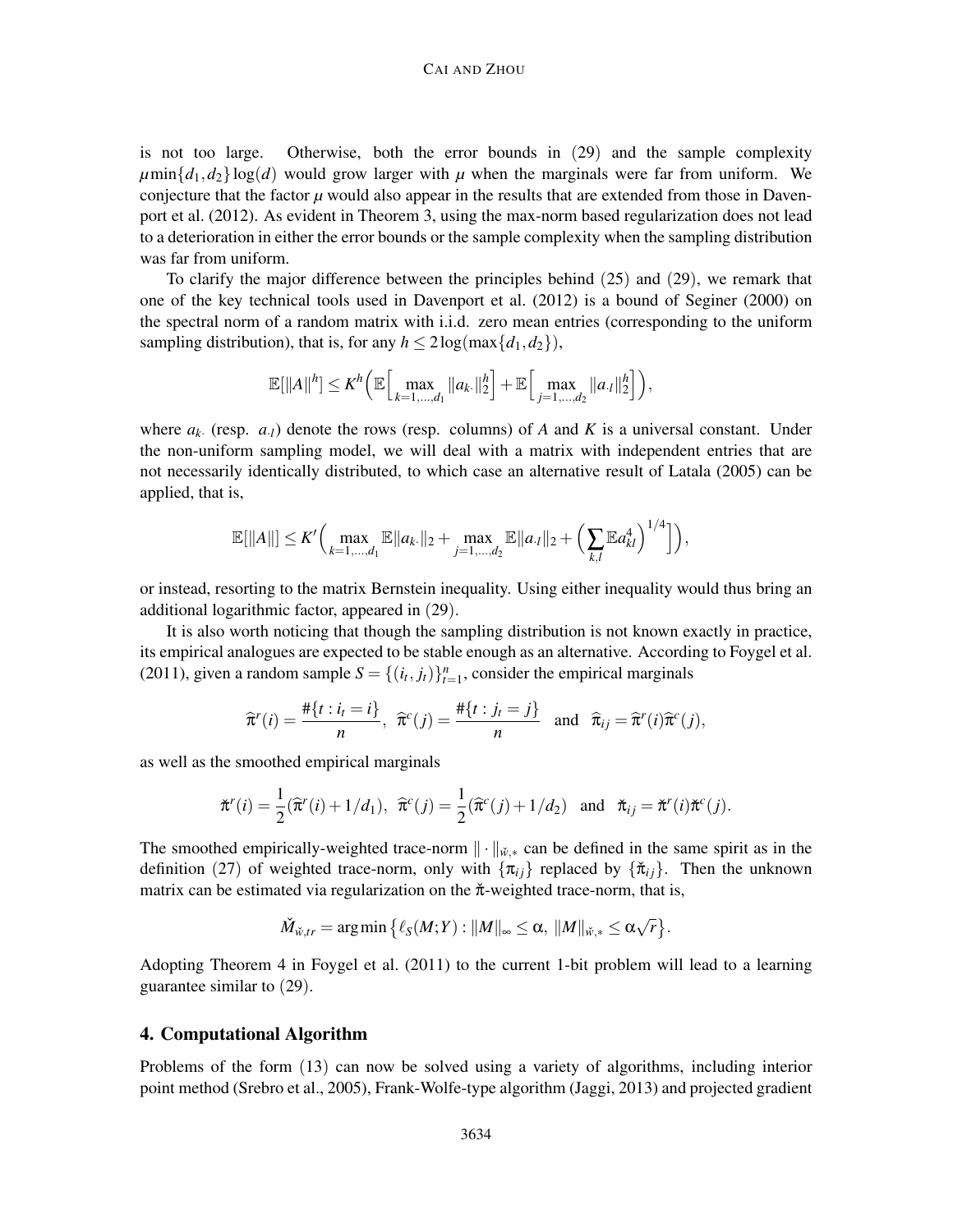method (Lee et al., 2010). The first two are convex methods with guaranteed convergence rates to the global optimum, though can be slow in practice and might not scale to matrices with hundreds of rows or columns. We describe in this section a simple first order method due to Lee et al. (2010), which is a special case of a projected gradient algorithm for solving large-scale convex programs involving the max-norm. This method is non-convex, but as long as the size of the problem is large enough, it is guaranteed that each local minimum is also a global optimum, due to Burer and Monteiro (2003).

We start from rewriting the original problem as an optimization over factorizations of a matrix  $M \in \mathbb{R}^{d_1 \times d_2}$  into two terms  $M = UV^T$ , where  $U \in \mathbb{R}^{d_1 \times k}$  and  $V \in \mathbb{R}^{d_2 \times k}$  for some  $1 \le k \le d = d_1 + d_2$ . More specifically, for any  $1 \leq k \leq d$  fixed, define

$$
\mathcal{M}_k(R):=\Big\{UV^T:U\in\mathbb{R}^{d_1\times k},V\in\mathbb{R}^{d_2\times k},\max\{\|U\|_{2,\infty}^2,\|V\|_{2,\infty}^2\}\leq R\Big\}.
$$

Then the global optimum of  $(13)$  is equal to that of

minimize 
$$
\ell(M;Y)
$$
  
subject to  $M \in \mathcal{M}_k(R)$ ,  $||M||_{\infty} \le \alpha$ . (30)

Here we write  $\ell(M;Y) = \frac{1}{|S|} \ell_S(M;Y)$  for brevity. This problem is non-convex, come with no guaranteed convergence rates to the global optimum. A surprising fact is that when  $k \ge 1$  is large enough, this problem has no local minimum (Burer and Monteiro, 2003). Notice that  $\ell(\cdot;Y)$  is differentiable with respect to the first argument, then (30) can be solved iteratively via the following updates:

$$
\left[\begin{array}{c} U(\tau) \\ V(\tau) \end{array}\right] = \left[\begin{array}{c} U^t - \frac{\tau}{\sqrt{t}} \cdot \nabla f(U^t(V^t)^T;Y)V^t \\ V^t - \frac{\tau}{\sqrt{t}} \cdot \nabla f(U^t(V^t)^T;Y)^T U^t \end{array}\right],
$$

where  $\tau > 0$  is a stepsize parameter and  $t = 0, 1, 2, ...$  Next, we project  $(U(\tau), V(\tau))$  onto  $\mathcal{M}_k(R)$ according to

$$
\left[\begin{array}{c}\widetilde{U}^{t+1} \\ \widetilde{V}^{t+1}\end{array}\right]=\mathcal{P}_R\bigg(\left[\begin{array}{c}U(\tau) \\ V(\tau)\end{array}\right]\bigg).
$$

This orthogonal projection can be computed by re-scaling the rows of the current iterate whose  $\ell_2$ norms exceed *R* so that their norms become exactly *R*, while rows with norms already less than *R* remain unchanged. If  $\|\widetilde{U}^{t+1}(\widetilde{V}^{t+1})^T\|_{\infty} > \alpha$ , we replace

$$
\begin{bmatrix}\n\widetilde{U}^{t+1} \\
\widetilde{V}^{t+1}\n\end{bmatrix}\n\quad \text{with} \quad \frac{\sqrt{\alpha}}{\|\widetilde{U}^{t+1}(\widetilde{V}^{t+1})^T\|_{\infty}^{1/2}} \begin{bmatrix}\n\widetilde{U}^{t+1} \\
\widetilde{V}^{t+1}\n\end{bmatrix},
$$

otherwise we keep it still. The resulting update is then denoted by  $(U^{t+1}, V^{t+1})$ .

It is important to note that the choice of *k* must be large enough, at least as big as the rank of *M*∗ . Suppose that, before solving (13), we know that the target matrix  $M^*$  has rank at most  $r^*$ . Then it is best to solve (30) for  $k = r^* + 1$  in the sense that, if we choose  $k \le r^*$ , then (30) is not equivalent to (13), and if we take  $k > r^* + 1$ , then we would be solving a larger program than necessary. In practice, we do not know the exact value of  $r^*$  in advance. Nevertheless, motivated by Burer and Monteiro (2003), we suggest the following scheme to solve the problem which avoids solving (30) for  $r \gg r^*$ :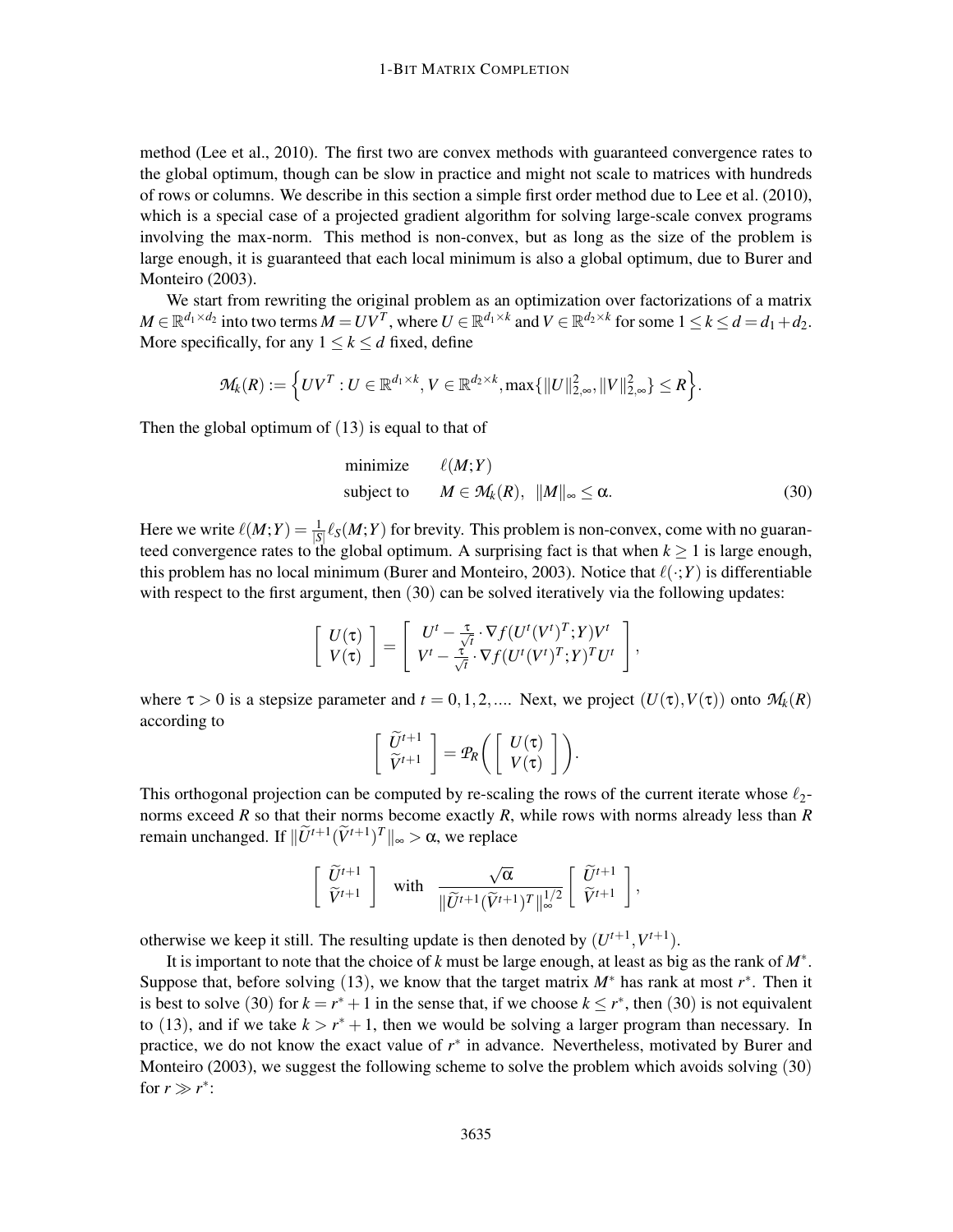- (1) Choose an initial small *k* and compute a local minimum  $(U, V)$  of (30), using above projected gradient method.
- (2) Use an optimization technique to determine whether the injections  $\widehat{U}$  of *U* into  $\mathbb{R}^{d_1 \times (k+1)}$  and  $\hat{V}$  of *V* into  $\mathbb{R}^{d_2 \times (k+1)}$  comprise a local minimum of (30) with the size increased to  $k + 1$ .
- (3) If  $(\widehat{U}, \widehat{V})$  is a local minimum, then we can take  $M = UV^T$  as the final solution; otherwise compute a better local minimum  $(\tilde{U}, \tilde{V})$  of (30) with size  $k+1$  and repeat step (2) with  $(U, V) = (\tilde{U}, \tilde{V})$  and  $k = k + 1$ .

It was also suggested in Lee et al. (2010) that when dealing with extremely large data sets with *S* consisting of hundreds of millions of index pairs, one may consider using a stochastic gradient method based on the following decomposition for  $\ell$ , that is,

$$
\ell(UV^{T};Y) = \frac{1}{|S|} \sum_{(i,j)\in S} g(u_{i}^{T} v_{j}; Y_{i,j}) \text{ with}
$$
  

$$
g(t; y) = \mathbf{1}_{\{y=1\}} \log \left(\frac{1}{F(t)}\right) + \mathbf{1}_{\{y=-1\}} \log \left(\frac{1}{1-F(t)}\right),
$$

where  $S \subset [d_1] \times [d_2]$  is a training set of row-column indices,  $u_i$  and  $v_j$  denote the *i*-th row of U and *j*-th row of V, respectively. The stochastic gradient method says that at *t*-th iteration, we only need to pick one training pair  $(i_t, j_t)$  at random from S, then update  $g(u_{i_t}^T v_{j_t}; Y_{i_t, j_t})$  via the previous procedure. More precisely, if  $||u_{i_t}||_2^2 > R$ , we project it back so that  $||u_{i_t}||_2^2 = R$ , otherwise we do not make any change (do the same for  $v_{j_l}$ ). Next, if  $|u_{i_l}^T v_{j_l}| > \alpha$ , replace  $u_{i_l}$  and  $v_{i_l}$  with  $\sqrt{\alpha}u_{i_l}/|u_{i_l}^T v_{j_l}|^{1/2}$ and  $\sqrt{\alpha}v_{i}$  / $|u_{i}^{T}v_{j}$ <sub>*i*</sub><sup>1/2</sup> respectively, otherwise we keep everything still. At the *t*-th iteration, we do not need to consider any other rows of *U* and *V*. This simple algorithm could be computationally as efficient as optimization with the trace-norm.

# 5. Numerical Results

In this section, we report the simulation results for low-rank matrix recovery based on 1-bit observations. In all cases presented below, we solved the convex program (30) by using our implementation in MATLAB of the projected gradient algorithm proposed in Section 4 for a wide range of values of the step-size parameter τ.

We first consider a rank-2,  $d \times d$  target matrix  $M^*$  with eigenvalues  $\{d/\sqrt{2}, d/\sqrt{2}, 0, ..., 0\}$ , so that  $||M^*||_F/d = 1$ . We choose to work with the Gaussian conditional model under uniform sampling. Let *Y*<sub>S</sub> be the noisy binary observations with  $S = \{(i_1, j_1), ..., (i_t, j_t)\}$ , that is, for  $(i, j) \in S$ ,

$$
Y_{i,j} = \begin{cases} +1, & \text{with probability } \Phi(M^*_{i,j}/\sigma), \\ -1, & \text{with probability } 1 - \Phi(M^*_{i,j}/\sigma), \end{cases}
$$

and the objective function is given by

$$
\ell_S(M;Y) = \frac{1}{|S|} \bigg\{ \sum_{(i,j) \in \Omega^+} \log \Big[ \frac{1}{\Phi(M_{i,j}/\sigma)} \Big] + \sum_{(i,j) \in \Omega^-} \log \Big[ \frac{1}{1 - \Phi(M_{i,j}/\sigma)} \Big] \bigg\},
$$

where  $Ω$ <sup>+</sup> = {(*i*, *j*) ∈ *S* : *Y*<sub>*i*, *j*</sub> = 1} and  $Ω$ <sup>−</sup> = {(*i*, *j*) ∈ *S* : *Y*<sub>*i*, *j*</sub> = −1}. In Figure 1, averaging the results over 20 repetitions, we plot the squared Frobenius norm of the error (normalized by the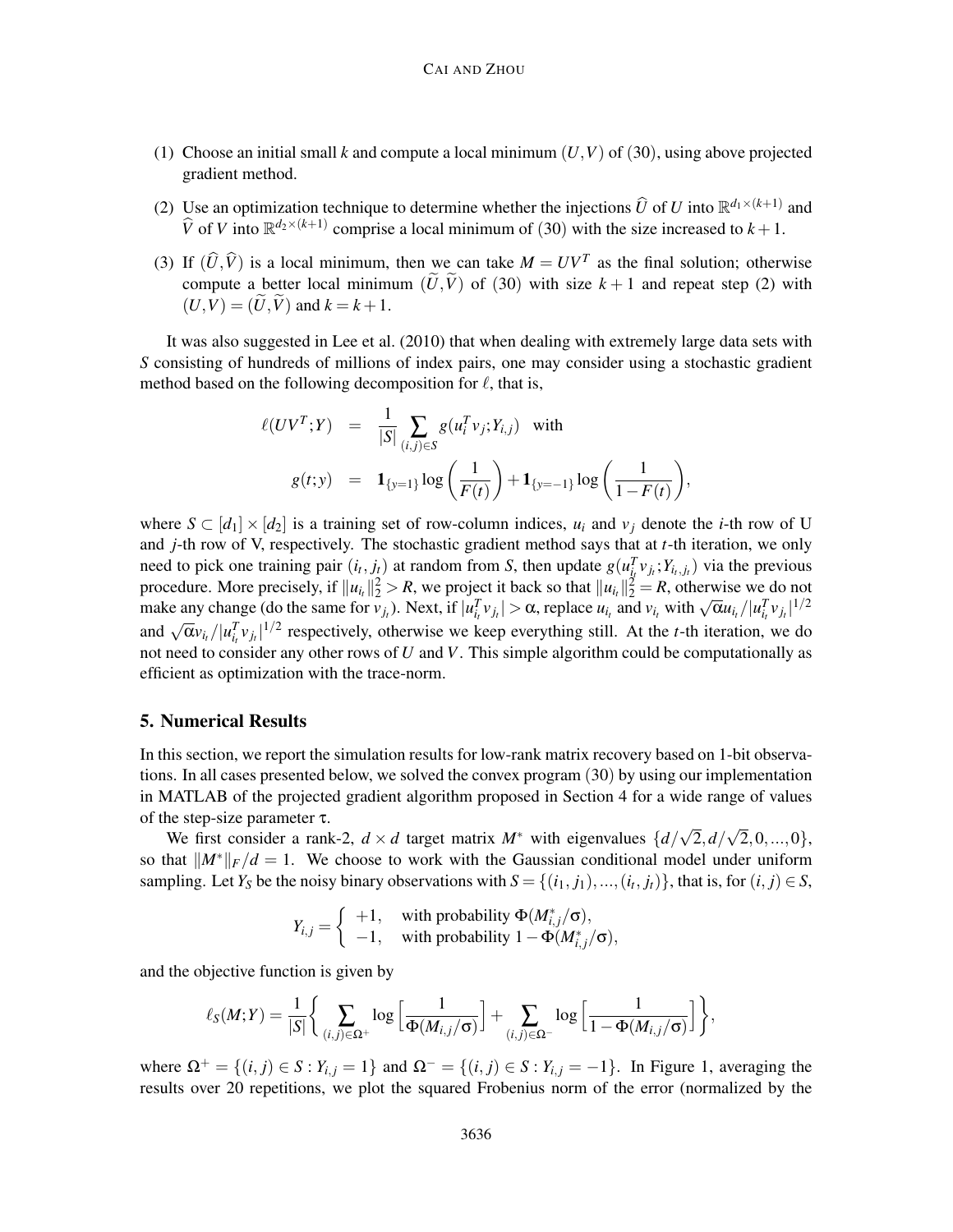

Figure 1: Plot of the average Frobenius error  $\|\hat{M} - M^*\|_F^2 / d^2$  versus the sample size s for three different matrix sizes  $d \in \{80, 120, 160\}$ , all with rank  $r = 2$ .

dimension)  $\|\hat{M} - M^*\|_F^2 / d^2$  versus a range of sample sizes  $s = |S|$ , with the noise level  $\sigma$  taken to be  $\alpha/2$ , for three different matrix sizes,  $d \in \{80, 120, 160\}$ . Naturally, in each case, the Frobenius error decays as *s* increases, although larger matrices require larger sample sizes, as reflected by the upward shift of the curves as *d* is increased.

Next, we compare the performance of the max-norm based regularization with that of the tracenorm using the same criterion as in Davenport et al. (2012). More specifically, the target matrix *M*∗ is constructed at random by generating  $M = LR^T$ , where *L* and *R* are  $d \times r$  matrices with i.i.d. entries drawn from Uniform  $[-1/2, 1/2]$ , so that  $rank(M^*) = r$ . It is then scaled such that  $\|M^*\|_{\infty} = 1$ , while in the last case,  $M^*$  is formed such that  $||M^*||_F/d = 1$ . As before, we focus on the Gaussian conditional model but with noise level  $\sigma$  varies from 10<sup>-3</sup> to 10, and set  $d = 500$ ,  $r = 1$  and  $s =$  $0.15d^2$ , which is exactly the same case studied in Davenport et al. (2012). We plot in Figure 2 the squared Frobenius norm of the error (normalized by the norm of the underlying matrix *M*<sup>∗</sup>) over a range of different values of noise level  $\sigma$  on a logarithmic scale. As evident in Figure 2, the maxnorm based regularization performs slightly but consistently better than the trace-norm, except on the one point where  $\sigma = \log_{10}(0.25)$ . Also, we see that for both methods, the performance is poor when the noise is either too little or too much.

In the third experiment, we consider matrices with dimension  $d = 200$  and choose a moderate level of noise, that is,  $\sigma = \log_{10}(-0.75)$ , according to previous experiences. Figure 3 plots the relative Frobenius norm of the error versus the sample size *s* for three different matrix ranks,  $r \in$ {3,5,10}. Indeed, larger rank means larger intrinsic dimension of the problem, and thus increases the difficulty of any reconstruction procedure.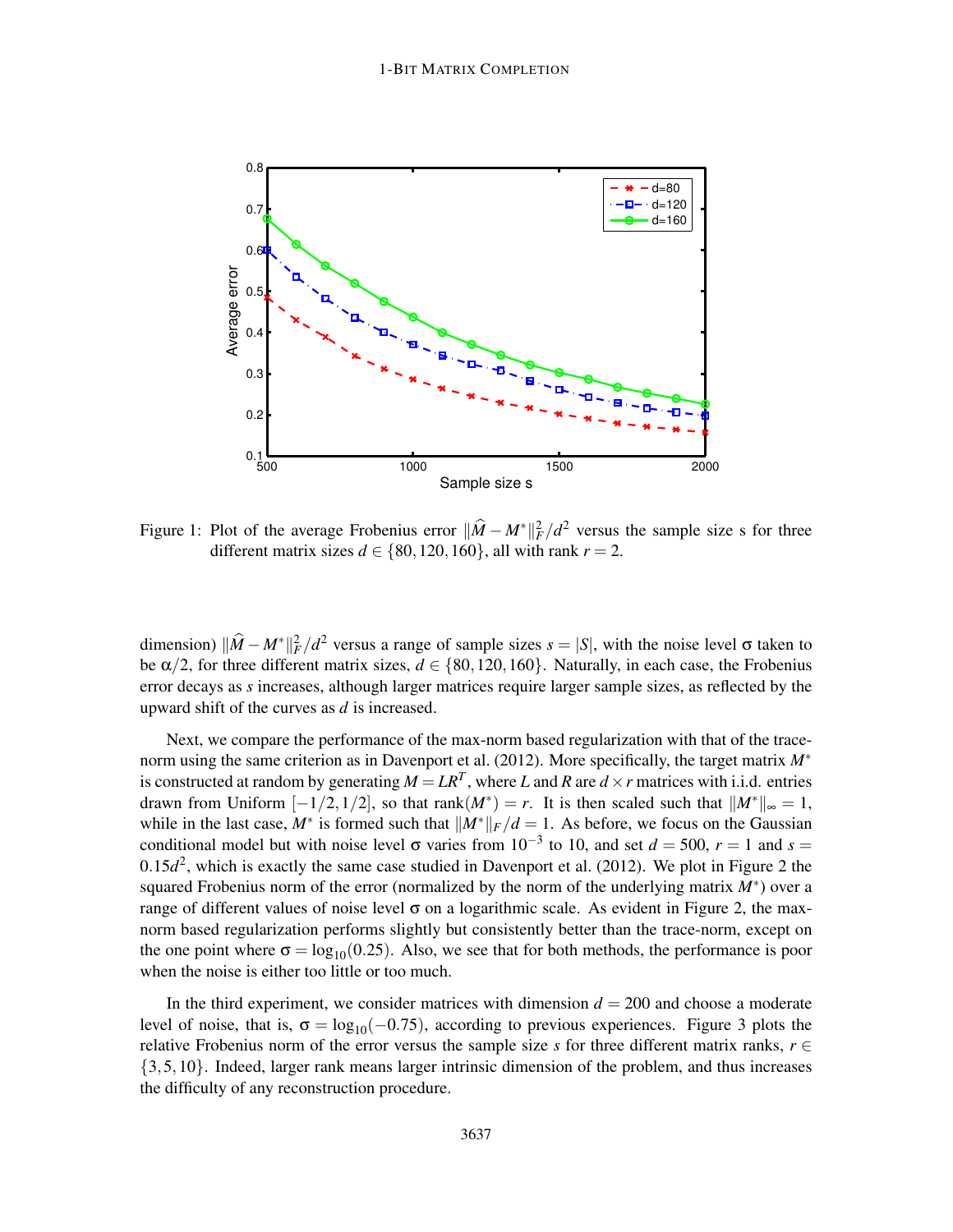

Figure 2: Plot of the relative Frobenius error  $\|\widehat{M} - M^*\|_F^2 / \|M^*\|_F^2$  versus the noise level  $\sigma$  on a logarithmic scale, with rank  $r = 1$ , using both max-norm and trace-norm constrained methods.



Figure 3: Plot of the relative Frobenius error versus the rescaled sample size  $s/d^2$  for three different ranks  $r \in \{3, 5, 10\}$ , all with matrix size  $d = 200$ .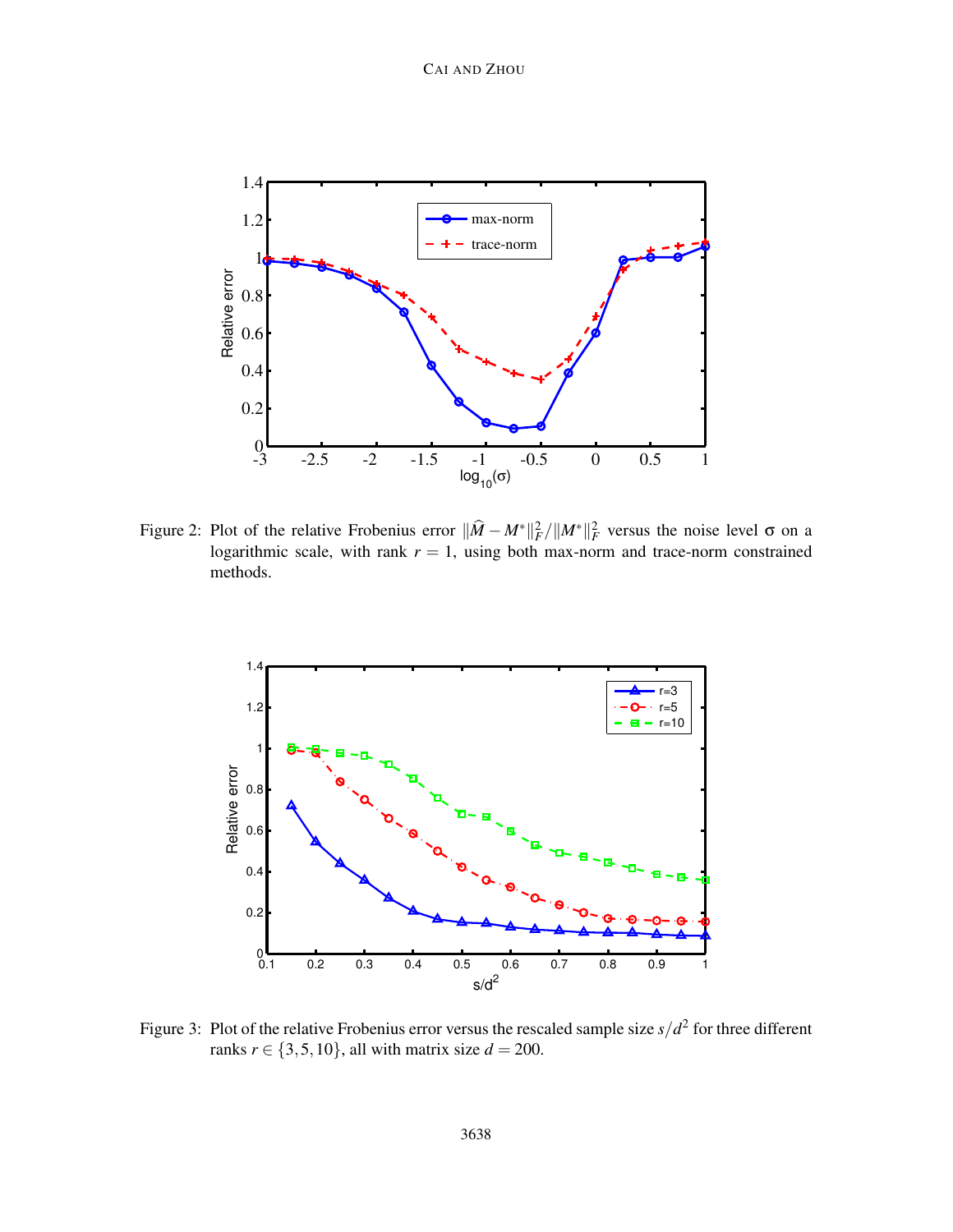# 6. Discussion

This paper studies the problem of recovering a low-rank matrix based on highly quantized (to a single bit) noisy observation of a subset of entries. The problem was first formulated and analyzed by Davenport et al. (2012), where the authors consider approximately low-rank matrices in terms that the singular values belong to a scaled Schatten-1 ball. When the infinity norm of the unknown matrix *M*<sup>∗</sup> is bounded by a constant and its entries are observed uniformly in random, they show that *M*∗ can be recovered from binary measurements accurately and efficiently.

Our theory, on the other hand, focuses on approximately low-rank matrices in the sense that unknown matrix belongs to certain max-norm ball. The unit max-norm ball is nearly the convex hull of rank-1 matrices whose entries are bounded in magnitude by 1, thus is a natural convex relaxation of low-rank matrices, particularly with bounded infinity norm. Allowing for non-uniform sampling, we show that the max-norm constrained maximum likelihood estimation is rate-optimal up to a constant factor, and that the corresponding convex program may be solved efficiently in polynomial time. An interesting question naturally arises that whether it is possible to push the theory further to cover exact low-rank matrix completion from noisy binary measurements.

The numerical study in Section 5 provides some evidence of the efficiency of the max-norm constraint approach in 1-bit matrix completion problem. More extensive experimental studies, applications to real data, and numerical comparisons with empirically weighted trace-norm method in a non-uniform scenario will be left as future work.

In our previous work (Cai and Zhou, 2013), we suggest to use max-norm constrained least square estimation to study standard matrix completion (from observations where additive noise is present) under a general sampling model. Similar error bounds are obtained, which are tight to within a constant. Comparing both results in the case of Gaussian noise demonstrates that as long as the signal-to-noise ratio remains constant, almost nothing is lost by quantizing to a single bit.

# 7. Proofs

We provide the proofs of the main results in this section.

# 7.1 Proof of Theorem 3

The proof of Theorem 3 is based on general excess risk bounds developed in Bartlett and Mendelson (2002) for empirical risk minimization when the loss function is Lipschitz. We regard matrix recovery as a prediction problem, that is, consider a matrix  $M \in \mathbb{R}^{d_1 \times d_2}$  as a function:  $[d_1] \times [d_2] \to \mathbb{R}$ , that is,  $M(k, l) = M_{k, l}$ . Moreover, define a function  $g(x, y) \mathbb{R} \times {\pm 1} \rightarrow \mathbb{R}$ , which can be seen as a loss function:

$$
g(x; y) = \mathbf{1}_{\{y=1\}} \log \left( \frac{1}{F(x)} \right) + \mathbf{1}_{\{y=-1\}} \log \left( \frac{1}{1 - F(x)} \right).
$$

For a subset  $S = \{(i_1, j_1), ..., (i_n, j_n)\} \subseteq (\lfloor d_1 \rfloor \times \lfloor d_2 \rfloor)^n$  of the observed entries of *Y*, let  $\mathcal{D}_S(M;Y) =$  $\frac{1}{n}\sum_{t=1}^{n}g(M_{i_t,j_t};Y_{i_t,j_t}) = \frac{1}{n}\ell_S(M;Y)$  be the average empirical likelihood function, where the training set *S* is drawn i.i.d. according to  $\Pi$  (with replacement) on  $[d_1] \times [d_2]$ . Then we have

$$
\mathcal{D}_{\Pi}(M;Y) := \mathbb{E}_{S \sim \Pi}[g(M_{i_t,j_t};Y_{i_t,j_t})] = \sum_{(k,l) \in [d_1] \times [d_2]} \pi_{kl} \cdot g(M_{k,l};Y_{k,l}).
$$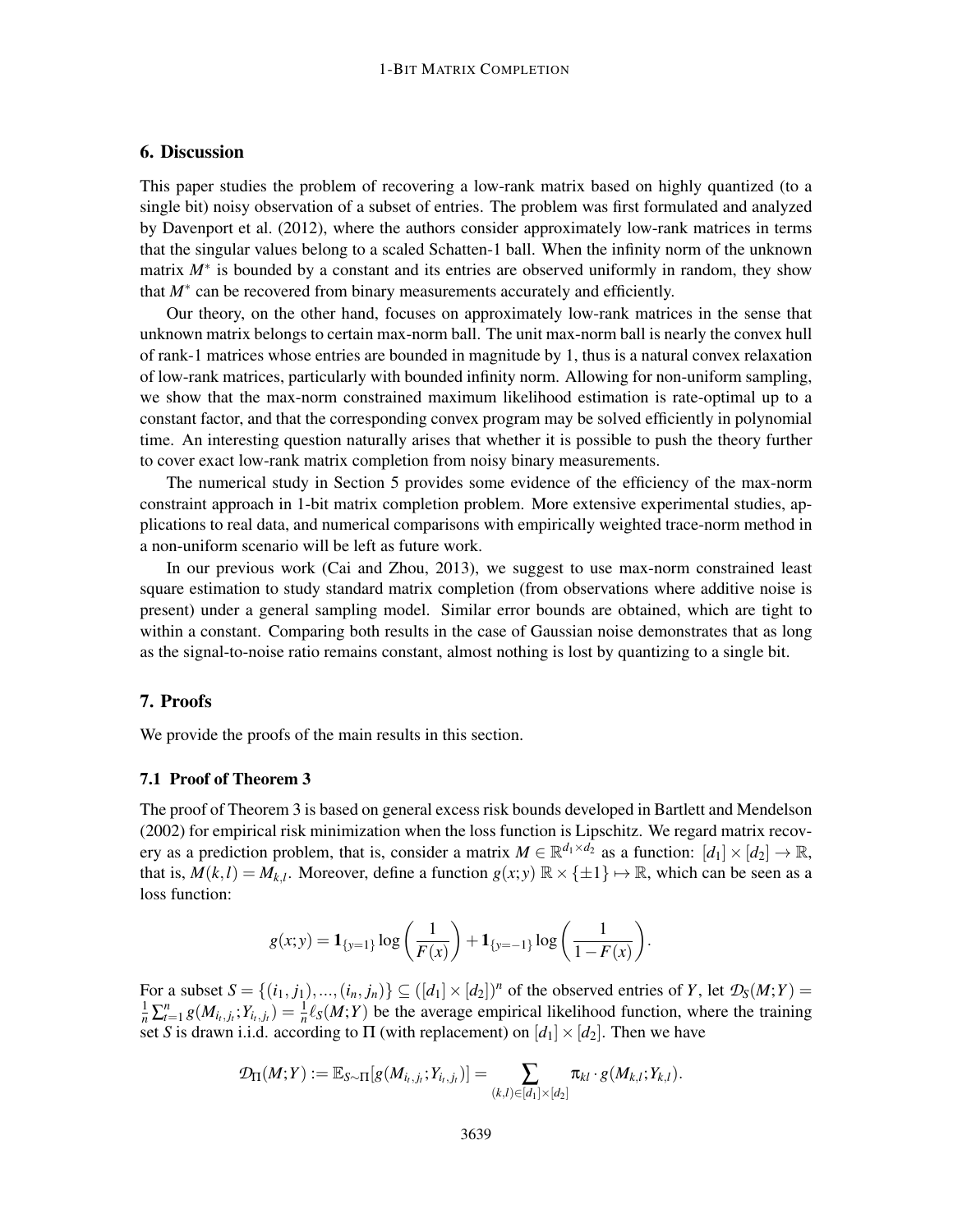#### CAI AND ZHOU

Under condition (U3), we can consider *g* as a function:  $[-\alpha, \alpha] \times \{\pm 1\} \to \mathbb{R}$ , such that for any  $y \in {\pm 1}$  fixed,  $g(\cdot; y)$  is essentially an *L*<sub>α</sub>-Lipschitz loss function. Also notice that in the current case,  $Y_{i,j}$  take  $\pm 1$  values and appear only in indicator functions,  $\mathbf{1}\{Y_{i,j} = 1\}$  and  $\mathbf{1}\{Y_{i,j} = -1\}$ . Therefore, a combination of Theorem 8, (4) of Theorem 12 from Bartlett and Mendelson (2002) as well as the upper bound (6) on the Rademacher complexity of the unit max-norm ball yields that, for any  $\delta > 0$ , the following inequality holds with probability at least  $1-\delta$  over choosing a training set *S* of  $2 < n \le d_1 d_2$  index pairs according to  $\Pi$ :

$$
\sup_{\substack{\in K_{\max}(\alpha,R) \\ \leq 17L_{\alpha}R\sqrt{\frac{d}{n}} + U_{\alpha}\sqrt{\frac{8\log(2/\delta)}{n}}} = R_n(\alpha, r; \delta).
$$
\n(31)

Since  $M_{\text{max}}$  is optimal and  $M^*$  is feasible to the optimization problem (13), we have

$$
\mathcal{D}_S(\widehat{M}_{\max}; Y) \leq \mathcal{D}_S(M^*; Y) = \frac{1}{n} \sum_{t=1}^n g(M^*_{i_t,j_t}; Y_{i_t,j_t}).
$$

Because *M*<sup>∗</sup> has a fixed value which does not depend on *S*, the empirical likelihood term *DS*(*M*<sup>∗</sup> ;*Y*) is an unbiased estimator of  $\mathcal{D}_{\Pi}(M^*;Y)$ , that is,

$$
\mathbb{E}_{S \sim \Pi}[\mathcal{D}_S(M^*;Y)] = \mathcal{D}_{\Pi}(M^*;Y).
$$

Next, we will derive an upper bound on the deviation  $\mathcal{D}_S(M^*;Y) - \mathcal{D}_{\Pi}(M^*;Y)$  that holds with high probability. To do this, let  $A_1, ..., A_n$  be independent random variables taking values in  $[d_1] \times [d_2]$ according to  $\Pi$ , that is,  $\mathbb{P}[A_t = (k, l)] = \pi_{kl}$ ,  $t = 1, ..., n$ , such that  $\mathcal{D}_S(M^*; Y) = \frac{1}{n} \sum_{t=1}^n g(M_{A_t}; Y_{A_t})$ and

$$
\mathcal{D}_S(M^*;Y) - \mathcal{D}_{\Pi}(M^*;Y) = \frac{1}{n} \sum_{t=1}^n (g(M^*_{A_t};Y_{A_t}) - \mathbb{E}[g(M^*_{A_t};Y_{A_t})]).
$$

Then we apply the Hoeffding's inequality to the random variables  $Z_{A_t} := g(M_{A_t}^*; Y_{A_t}) - \mathbb{E}[g(M_{A_t}^*; Y_{A_t})],$ conditionally on *Y*. Observe that  $0 \le g(M^*_{A_t}; Y_{A_t}) \le U_\alpha$  almost surely for all  $1 \le t \le n$ , therefore for any  $u > 0$ , we have

$$
\mathbb{P}_{S \sim \Pi} \{ \mathcal{D}_S(M^*;Y) - \mathcal{D}_{\Pi}(M^*;Y) > u \} \le \exp\left(-\frac{2nu^2}{U_\alpha^2}\right),\tag{32}
$$

which in turn implies that that with probability at least  $1-\delta$  over choosing a subset *S* according to Π,

$$
\mathcal{D}_S(M^*;Y) - \mathcal{D}_{\Pi}(M^*;Y) \le U_\alpha \sqrt{\frac{\log(1/\delta)}{2n}}.
$$
\n(33)

Putting pieces together, we get

*M* 

$$
\mathbb{E}_{Y} \big[ \mathcal{D}_{\Pi}(\hat{M}_{\max}; Y) - \mathcal{D}_{\Pi}(M^{*}; Y) \big] \n= \mathbb{E}_{Y} \big[ \mathcal{D}_{\Pi}(\hat{M}_{\max}; Y) - \mathcal{D}_{S}(M^{*}; Y) \big] + \mathbb{E}_{Y} \big[ \mathcal{D}_{S}(M^{*}; Y) - \mathcal{D}_{\Pi}(M^{*}; Y) \big] \n\leq \mathbb{E}_{Y} \big[ \mathcal{D}_{\Pi}(\hat{M}_{\max}; Y) - \mathcal{D}_{S}(\hat{M}_{\max}; Y) \big] + \mathbb{E}_{Y} \big[ \mathcal{D}_{S}(M^{*}; Y) - \mathcal{D}_{\Pi}(M^{*}; Y) \big] \n\leq \sup_{M \in K_{\max}(\alpha, R)} \{ \mathbb{E}_{Y} \big[ \mathcal{D}_{\Pi}(M; Y) \big] - \mathbb{E}_{Y} \big[ \mathcal{D}_{S}(M; Y) \big] \} \n+ \mathbb{E}_{Y} \big[ \mathcal{D}_{S}(M^{*}; Y) - \mathcal{D}_{\Pi}(M^{*}; Y) \big].
$$
\n(34)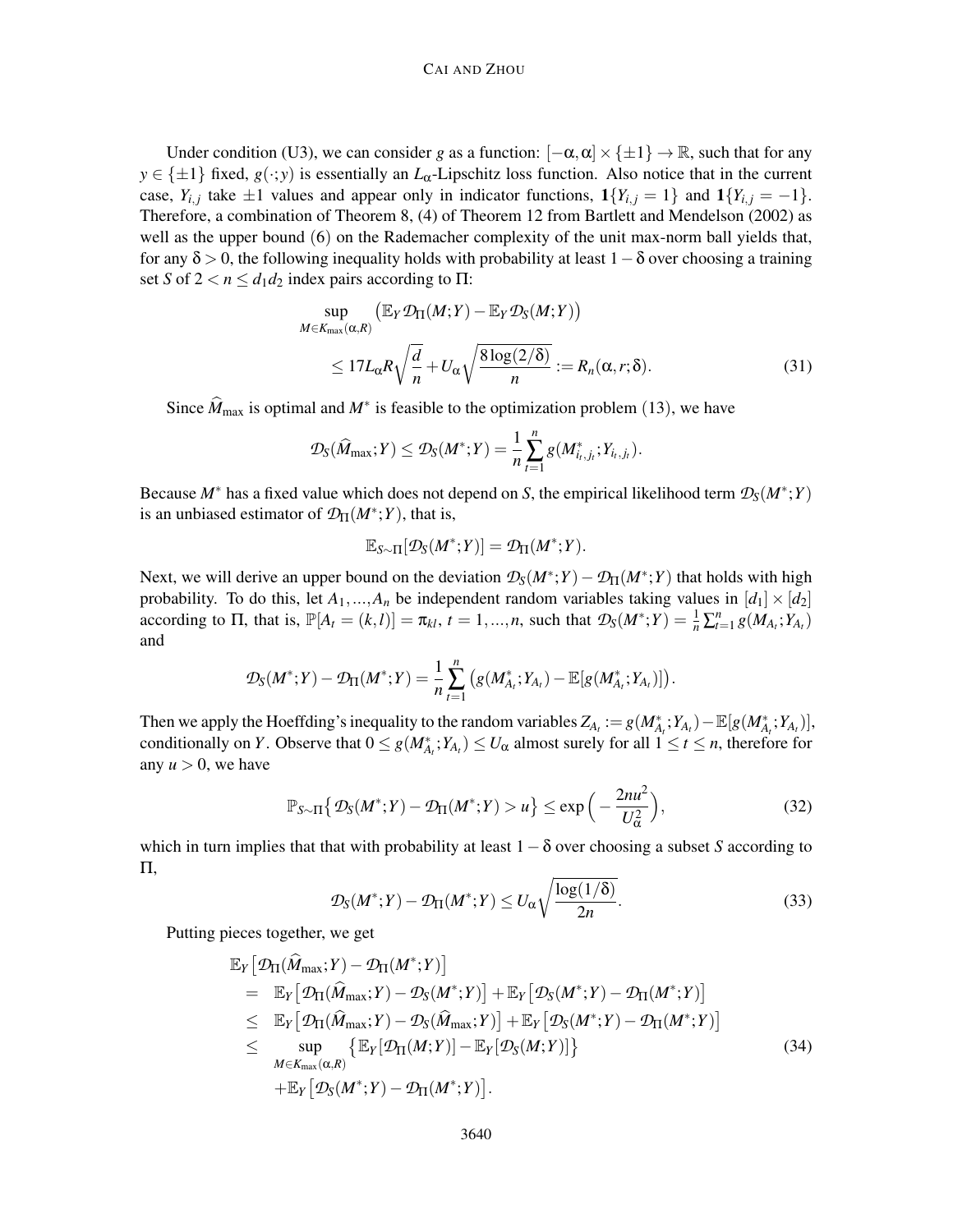Moreover, observe that the left-hand side of (34) is equal to

$$
\begin{aligned} &\mathbb{E}_Y\big[\mathcal{D}_\Pi(\widehat{M}_{\max};Y)-\mathcal{D}_\Pi(M^*;Y)\big] \\ &= \sum_{(k,l) \in [d_1] \times [d_2]} \pi_{kl}\bigg[F(M^*_{k,l})\log\bigg(\frac{F(M^*_{k,l})}{F((\widehat{M}_{\max})_{k,l})}\bigg) + (\bar{F}(M^*_{k,l}))\log\bigg(\frac{\bar{F}(M^*_{k,l})}{\bar{F}((\widehat{M}_{\max})_{k,l})}\bigg)\bigg], \end{aligned}
$$

which is the weighted Kullback-Leibler divergence between matrices  $F(M)$  and  $F(\widehat{M}_{\text{max}})$ , denoted by  $\mathbb{K}_{\Pi}(F(M)||F(\widehat{M}_{\max}))$ , where

$$
\bar{F}(\cdot) := 1 - F(\cdot)
$$
 and  $F(M) := (F(M_{k,l}))_{d_1 \times d_2}$ .

This, combined with (31), (33) and (34) imply that for any  $\delta > 0$ , the following inequality holds with probability at least 1−δ over *S*:

$$
\mathbb{K}_{\Pi}(F(M^*)||F(\widehat{M}_{\max})) \le R_n(\alpha, r; \delta/2) + U_{\alpha} \sqrt{\frac{\log(2/\delta)}{2n}}.
$$
\n(35)

ш

Together, (8), (35) and Lemma 8 below establish (16).

Lemma 8 (Lemma 2, Davenport et al., 2012) *Let F be an arbitrary differentiable function, and s*,*t* are two real numbers satisfying  $|s|, |t| \leq \alpha$ . Then

$$
d_H^2(F(s); F(t)) \ge \inf_{|x| \le \alpha} \frac{(F'(x))^2}{8F(x)(1 - F(x))} \cdot (s - t)^2
$$

The proof of Theorem 3 is now completed.

# 7.2 Proof of Theorem 5

The proof for the lower bound follows an information-theoretic method based on Fano's inequality (Cover and Thomas, 1991), as used in the proof of Theorem 3 in Davenport et al. (2012). To begin with, we have the following lemma which guarantees the existence of a suitably large packing set for  $K_{\text{max}}(\alpha, R)$  in the Frobenius norm. The proof follows from Lemma 3 of Davenport et al. (2012) with a simple modification, see, for example, the proof of Lemma 3.1 in Cai and Zhou (2013).

**Lemma 9** Let  $r = (R/\alpha)^2$  and  $\gamma \le 1$  be such that  $r \le \gamma^2 \min(d_1, d_2)$  is an integer. There exists a *subset*  $S(\alpha, \gamma) \subseteq K_{\max}(\alpha, R)$  *with cardinality* 

$$
|\mathcal{S}(\alpha,\gamma)| = \left[\exp\left(\frac{r \max(d_1,d_2)}{16\gamma^2}\right)\right] + 1
$$

*and with the following properties:*

(i) *For any*  $N \in S(\alpha, \gamma)$ , rank $(N) \leq \frac{r}{\gamma}$  $\frac{r}{\gamma^2}$  and  $N_{k,l} \in \{\pm \gamma\alpha/2\}$ , such that

$$
||N||_{\infty} = \frac{\gamma \alpha}{2}, \frac{1}{d_1 d_2} ||N||_F^2 = \frac{\gamma^2 \alpha^2}{4}.
$$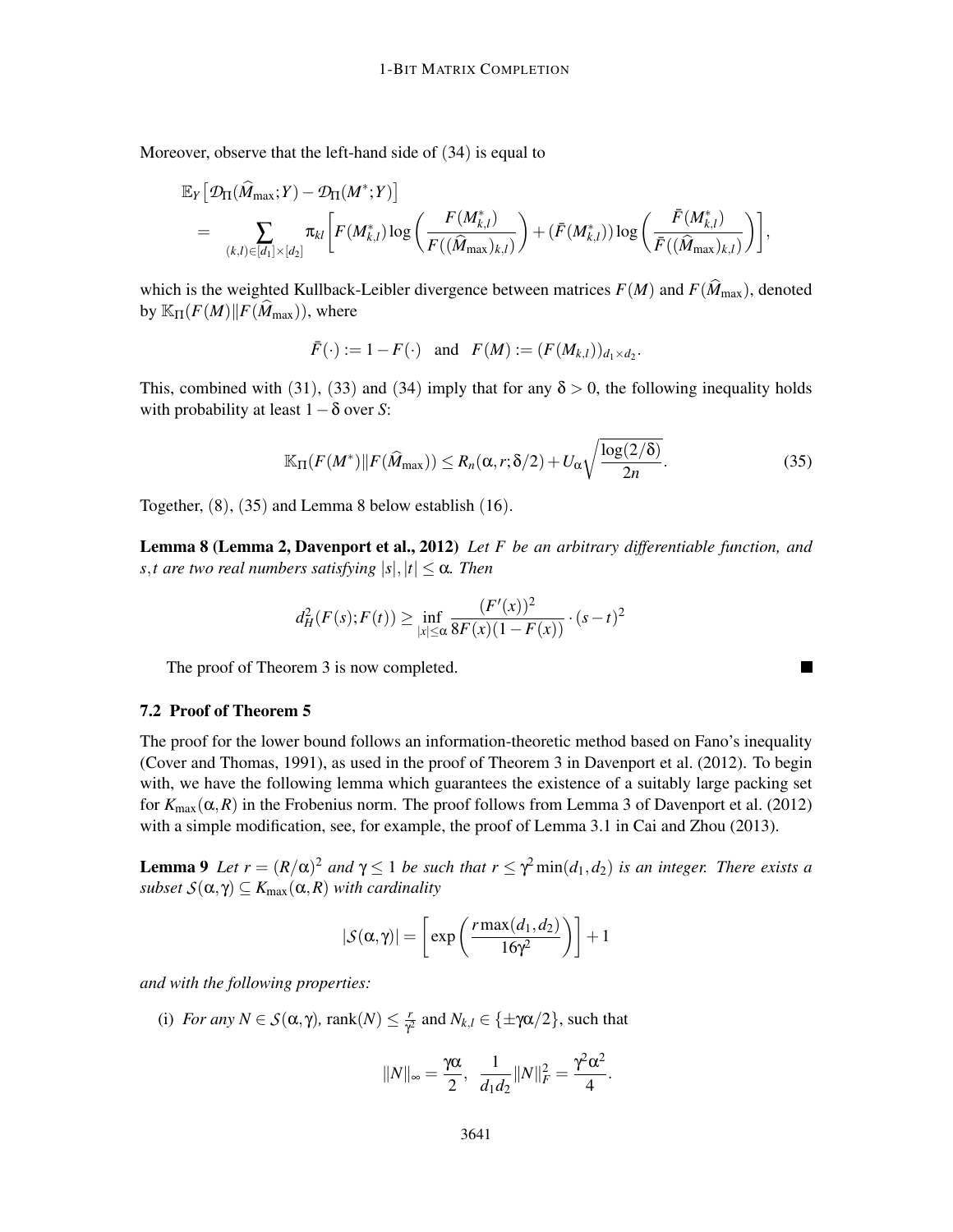(ii) For any two distinct  $N^k, N^l \in S(\alpha, \gamma)$ ,

$$
\frac{1}{d_1 d_2} \|N^k - N^l\|_F^2 > \frac{\gamma^2 \alpha^2}{8}.
$$

Then we construct the packing set *M* by letting

$$
\mathcal{M} = \left\{ N + \alpha (1 - \gamma/2) E_{d_1, d_2} : N \in \mathcal{S}(\alpha, \gamma) \right\},\tag{36}
$$

where  $E_{d_1,d_2} \in \mathbb{R}^{d_1 \times d_2}$  is such that the  $(d_1, d_2)^{th}$  entry equals one and others are zero. Clearly,  $|\mathcal{M}| = |\mathcal{S}(\alpha, \gamma)|$ . Moreover, for any  $M \in \mathcal{M}$ ,  $M_{k,l} \in {\alpha, (1-\gamma)\alpha}$  by the construction of  $\mathcal{S}(\alpha, \gamma)$  and (36), and

$$
||M||_{\max} = ||N + \alpha(1-\gamma/2)E_{d_1,d_2}||_{\max} \leq \frac{\alpha\sqrt{r}}{2} + \alpha(1-\gamma/2) \leq \alpha\sqrt{r},
$$

provided that  $r \geq 4$ . Therefore, M is indeed a  $\delta$ -packing of  $K_{\max}(\alpha, R)$  in the Frobenius metric with

$$
\delta^2 = \frac{\alpha^2 \gamma^2 d_1 d_2}{8},
$$

that is, for any two distinct  $M, M' \in \mathcal{M}$ , we have  $\|M - M'\|_F \geq \delta$ .

Next, a standard argument (Yang and Barron, 1999; Yu, 1997) yields a lower bound on the  $\|\cdot\|_F$ -risk in terms of the error in a multi-way hypothesis testing problem. More concretely,

$$
\inf_{\widehat{M}} \max_{M \in K_{\max}(\alpha, R)} \mathbb{E} \|\widehat{M} - M\|_F^2 \geq \frac{\delta^2}{4} \min_{\widetilde{M}} \mathbb{P}(\widetilde{M} \neq M^\star),
$$

where the random variable  $M^* \in \mathbb{R}^{d_1 \times d_2}$  is uniformly distributed over the packing set  $M$ , and the minimum is carried out over all estimators  $\tilde{M}$  taking values in  $M$ . Applying Fano's inequality (Cover and Thomas, 1991) gives the lower bound

$$
\mathbb{P}(\widetilde{M} \neq M^{\star}) \ge 1 - \frac{I(M^{\star}; Y_S) + \log 2}{\log |\mathcal{M}|},\tag{37}
$$

where  $I(M^{\star}; Y_S)$  denotes the mutual information between the random parameter  $M^{\star}$  in M and the observation matrix  $Y_S$ . Following the proof of Theorem 3 in Davenport et al. (2012), we could bound  $I(M^*; Y_S)$  as follows:

$$
I(M^*; Y_S) \leq \max_{M,M' \in \mathcal{M}, M \neq M'} \mathbb{K}(Y_S|M||Y_S|M')
$$
  
= 
$$
\max_{M,M' \in \mathcal{M}, M \neq M'} \sum_{(k,l) \in S} \mathbb{K}(Y_{k,l}|M_{k,l}||Y_{k,l}|M'_{k,l})
$$
  

$$
\leq \frac{n[F(\alpha) - F((1 - \gamma)\alpha)]^2}{F((1 - \gamma)\alpha)[1 - F((1 - \gamma)\alpha)]} \leq \frac{n\alpha^2\gamma^2}{\beta_{(1 - \gamma)\alpha}},
$$

where the last inequality holds provided that  $F'(x)$  is decreasing on  $(0, \infty)$ . Substituting this into the Fano's inequality (37) yields

$$
\mathbb{P}(\widetilde{M} \neq M^{\star}) \geq 1 - \left(\frac{n\alpha^2\gamma^2}{\beta_{(1-\gamma)\alpha}} + \log 2\right) / \left(\frac{r(d_1 \vee d_2)}{16\gamma^2}\right)
$$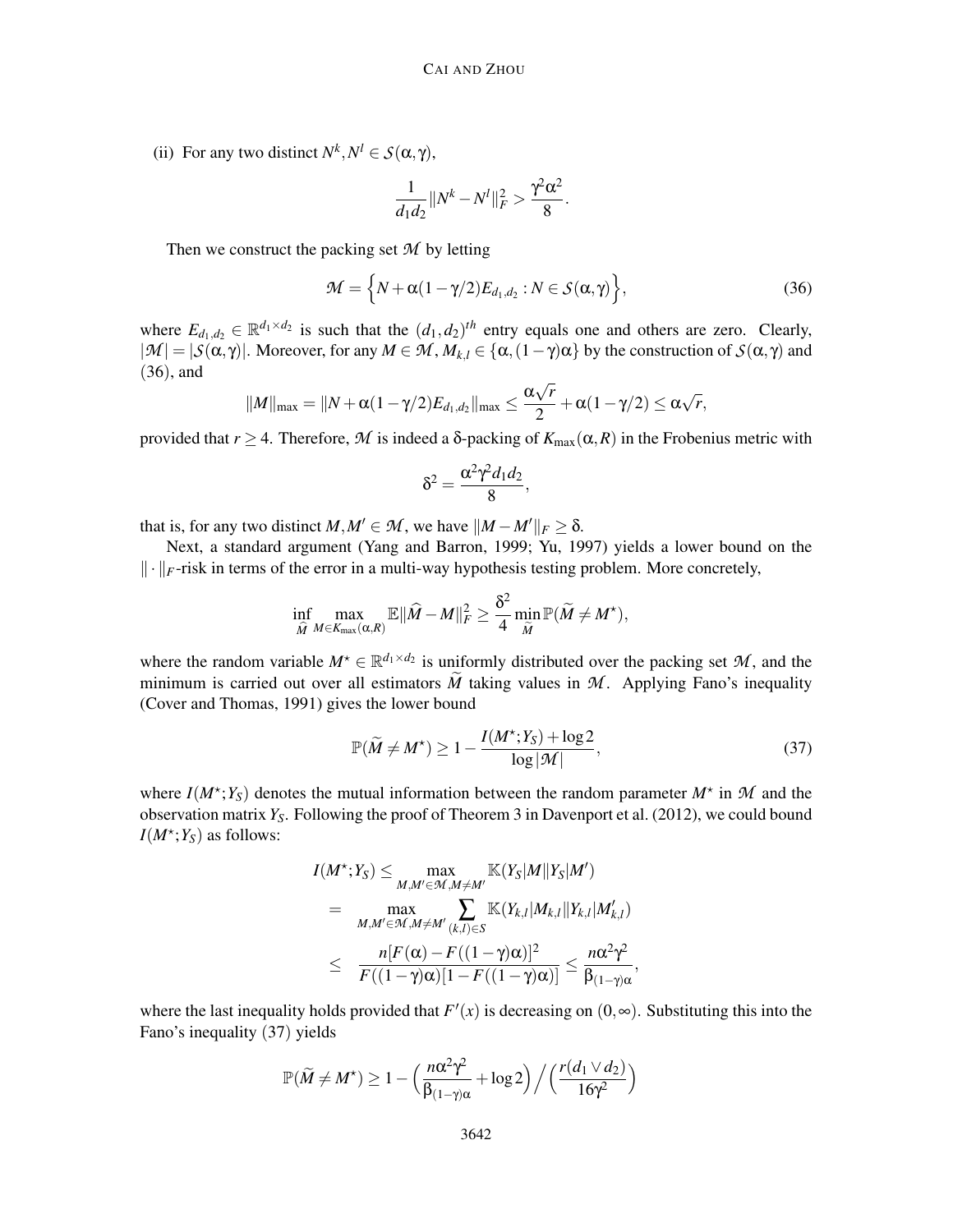Recall that  $\gamma^* > 0$  solves the equation (22):

$$
\gamma^* = \min\bigg\{\frac{1}{2},\frac{R^{1/2}}{\alpha}\bigg(\frac{\beta_{(1-\gamma^*)\alpha}(d_1\vee d_2)}{32n}\bigg)^{1/4}\bigg\}.
$$

Requiring

$$
\frac{64\log(2)(\gamma^*)^2}{d_1\vee d_2} \leq r \leq (d_1\wedge d_2)(\gamma^*)^2,
$$

which is guaranteed by  $(23)$ , to ensure that this probability is least  $1/4$ . Consequently, we have

$$
\inf_{\widehat{M}} \max_{M \in K_{\max}(\alpha, R)} \mathbb{E} \|\widehat{M} - M\|_F^2 \geq \frac{\alpha^2 (\gamma^*)^2 d_1 d_2}{128},
$$

which in turn implies (24).

# 7.3 Proof of Theorem 7

The proof of Theorem 7 modifies the proof of Theorem 3, therefore we only summarize the key steps in the following. Let  $\{A_1, ..., A_n\} = \{(i_1, j_1), ..., (i_n, j_n)\}$  be independent random variables taking values in  $[d_1] \times [d_2]$  according to  $\Pi$ , and recall that

 $\blacksquare$ 

$$
\ell_S(M;Y) = \sum_{t=1}^s \left[ \mathbf{1}_{\{Y_{A_t}=1\}} \log \left( \frac{1}{F(M_{A_t})} \right) + \mathbf{1}_{\{Y_{A_t}=-1\}} \log \left( \frac{1}{1-F(M_{A_t})} \right) \right].
$$

According to Srebro et al. (2005) and the proof of Theorem 3, it suffices to derive an upper bound on

$$
\Delta := \mathbb{E}\Big[\sup_{M\in K_{\Pi,*}}\sum_{t=1}^n\frac{\epsilon_t}{\sqrt{\pi_{i_t}.\pi_{\cdot j_t}}}(M_{w})_{A_t}\Big] = \mathbb{E}\Big[\sup_{M\in K_*(\alpha,r)}\sum_{t=1}^n\frac{\epsilon_t}{\sqrt{\pi_{i_t}.\pi_{\cdot j_t}}}M_{A_t}\Big],
$$

where  $\varepsilon_t$  are i.i.d. Rademacher random variables. Then it follows from (5) that

$$
\Delta \leq \alpha \sqrt{r} \cdot \mathbb{E} \Big[ \sup_{\|u\|_2 = \|v\|_2 = 1} \sum_{t=1}^n \frac{\varepsilon_t}{\sqrt{\pi_{i_t} \cdot \pi_{\cdot j_t}}} u_{i_t} v_{j_t} \Big]
$$
\n
$$
= \alpha \sqrt{r} \cdot \mathbb{E} \Big[ \sup_{\|u\|_2 = \|v\|_2 = 1} \sum_{i,j} \left( \sum_{t:(i_t,j_t)=(i,j)} \frac{\varepsilon_t}{\sqrt{\pi_{i_t} \cdot \pi_{\cdot j_t}}} \right) u_i v_j \Big]
$$
\n
$$
= \alpha \sqrt{r} \cdot \mathbb{E} \Big[ \Big\| \sum_{t=1}^n \varepsilon_t \frac{e_{i_t} e_{j_t}^T}{\sqrt{\pi_{i_t} \cdot \pi_{\cdot j_t}}} \Big\| \Big].
$$

An upper bound on the above spectral norm has been derived in Foygel et al. (2011) using a recent result of Tropp (2012). Let  $Q_t = \varepsilon_t \frac{e_{i_t} e_{j_t}^T}{\sqrt{\pi_{i_t} \cdot \pi_{j_t}}} \in \mathbb{R}^{d_1 \times d_2}$  be i.i.d. random matrices with zeromean, then the problem reduces to estimate  $\mathbb{E} \|\sum_{t=1}^{s} Q_t\|$ . Following the the proof of Foygel et al. (2011), we see that, under condition (26)

$$
\mathbb{E}\Big\|\sum_{t=1}^n \mathcal{Q}_t\Big\| \le C\Big(\sigma_1\sqrt{\log(d)} + \sigma_2\log(d)\Big)
$$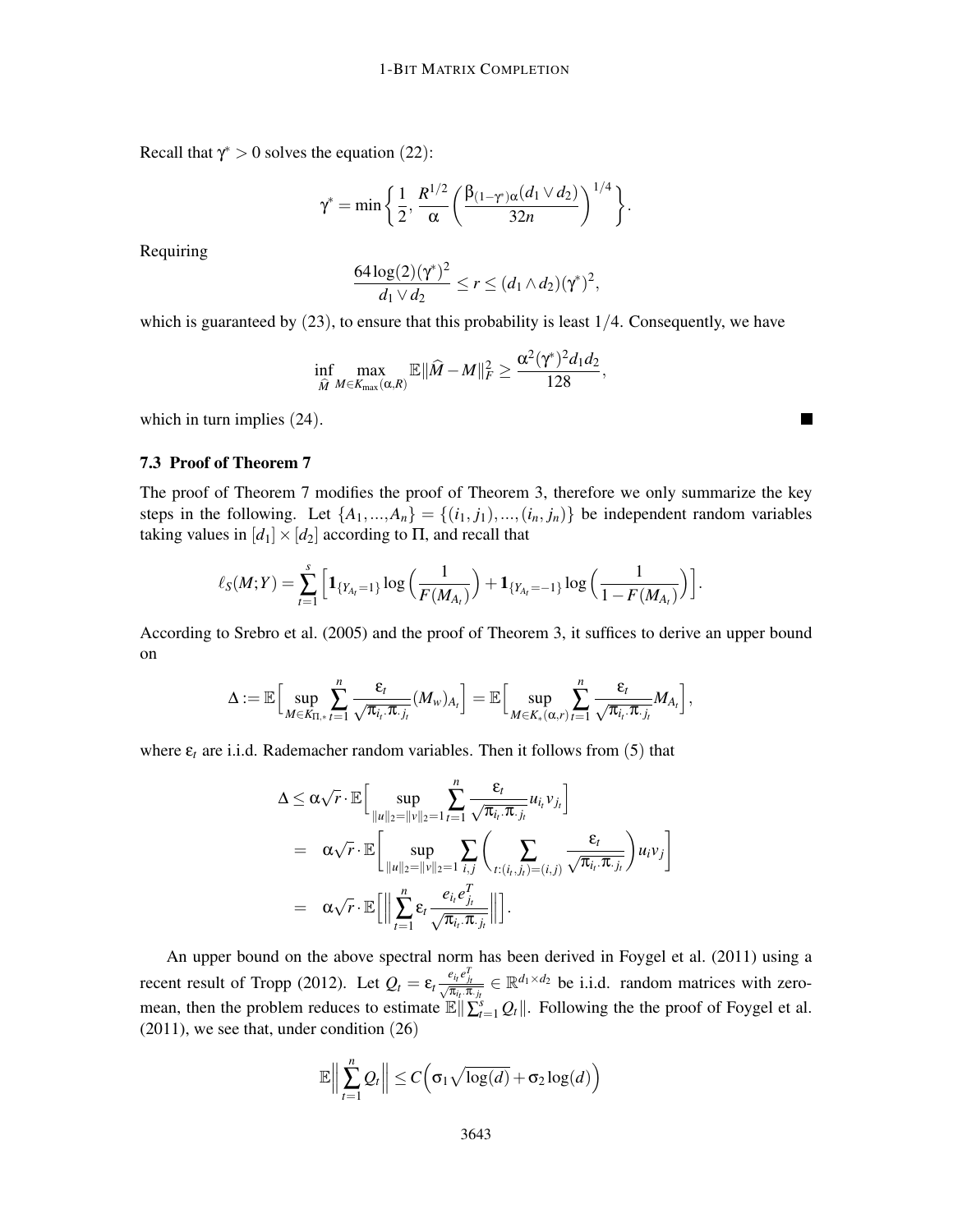with

$$
\sigma_1 = n \cdot \max \left\{ \max_k \sum_l \frac{\pi_{kl}}{\pi_k \pi_l}, \max_l \sum_k \frac{\pi_{kl}}{\pi_k \pi_l} \right\} \leq \mu n \max \{d_1, d_2\},
$$
  

$$
\sigma_2 = \max_{k,l} \frac{1}{\sqrt{\pi_k \pi_l}} \leq \mu \sqrt{d_1 d_2}.
$$

Putting above estimates together, we conclude that

$$
\Delta \leq C\alpha\sqrt{r}\left(\sqrt{\mu n \max\{d_1,d_2\}\log(d)} + \mu\sqrt{d_1d_2}\log(d)\right),\,
$$

which in turn yields that for any  $\delta \in (0,1)$ , inequality

$$
\mathbb{K}_{\Pi}(F(M^*)||F(\widehat{M}_{w,tr}))
$$
\n
$$
\leq C \bigg\{ L_{\alpha} \alpha \sqrt{\frac{\mu r \max\{d_1, d_2\} \log(d)}{n}} + U_{\alpha} \sqrt{\frac{\log(4/\delta)}{n}} \bigg\}
$$

holds with probability at least  $1-\delta$ , provided that  $n \geq \mu \min\{d_1, d_2\} \log(d)$ .

# 7.4 An Extension to Sampling Without Replacement

In this paper, we have focused on sampling with replacement. We shall show here that in the uniform sampling setting, the results obtained in this paper continue to hold if the (binary) entries are sampled without replacement. Recall that in the proof of Theorem 3, we let  $A_1, \ldots, A_n$  be random variables taking values in  $[d_1] \times [d_2]$ ,  $S = \{A_1, ..., A_n\}$  and assume the  $A_t$ 's are distributed uniformly and independently, that is,  $S \sim \Pi = {\pi_{kl}}$  with  $\pi_{kl} \equiv \frac{1}{d_1 \alpha_l}$  $\frac{1}{d_1 d_2}$ . The purpose now is to prove that the arguments remain valid when the  $A_t$ 's are selected without replacement, denoted by  $S \sim \Pi_0$ . In this notation, we have

$$
\mathcal{D}_S = \frac{1}{n} \sum_{(i,j) \in S} g(M_{i,j}; Y_{i,j}) \text{ and } \mathcal{D}_{\Pi_0} = \mathbb{E}_{S \sim \Pi_0} [\mathcal{D}_S] = \frac{1}{d_1 d_2} \sum_{(k,l)} g(M_{k,l}; Y_{k,l}).
$$

By Lemma 3 in Foygel and Srebro (2011) and (31), for any  $\delta > 0$ ,

$$
\sup_{M \in K_{\max}(\alpha, R)} \left( \mathbb{E}_Y \mathcal{D}_{\Pi_0}(M;Y) - \mathbb{E}_Y \mathcal{D}_S(M;Y) \right) \leq 17 L_{\alpha} R \sqrt{\frac{d}{n}} + U_{\alpha} \sqrt{\frac{8(\log(4n) + \log(2/\delta))}{n}}
$$

holds with probability at least  $1 - \delta$  over choosing a training set *S* of  $2 < n \le d_1 d_2$  index pairs according to  $\Pi_0$ . Next, observe that the large deviation bound (32) for the sum of independent bounded random variables is a direct consequence of Hoeffding's inequality. To see how inequality  $(32)$  may be extended to the current case, we start with a more general problem. Let  $\mathcal C$  be a finite set with cardinality *N*. For  $1 \le n \le N$ , let  $X_1, ..., X_n$  be independent random variables taking values in *C* uniformly at random, such that  $(X_1, ..., X_n)$  is a  $C^n$ -valued random vector modeling sampling with replacement from C. On the other hand, let  $(Y_1, ..., Y_n)$  be a  $C^n$ -valued random vector sampled uniformly without replacement. Assume that  $X_i$  is centered and bounded, and write  $S_X = \sum_{i=1}^n X_i$ ,  $S_Y = \sum_{i=1}^n Y_i$ . Then a large deviation bound holds for *S<sub>X</sub>* by Hoeffding's inequality. In the proof, the tail probability is bounded from above in terms of the moment-generating function, say,  $m_X(\lambda)$  =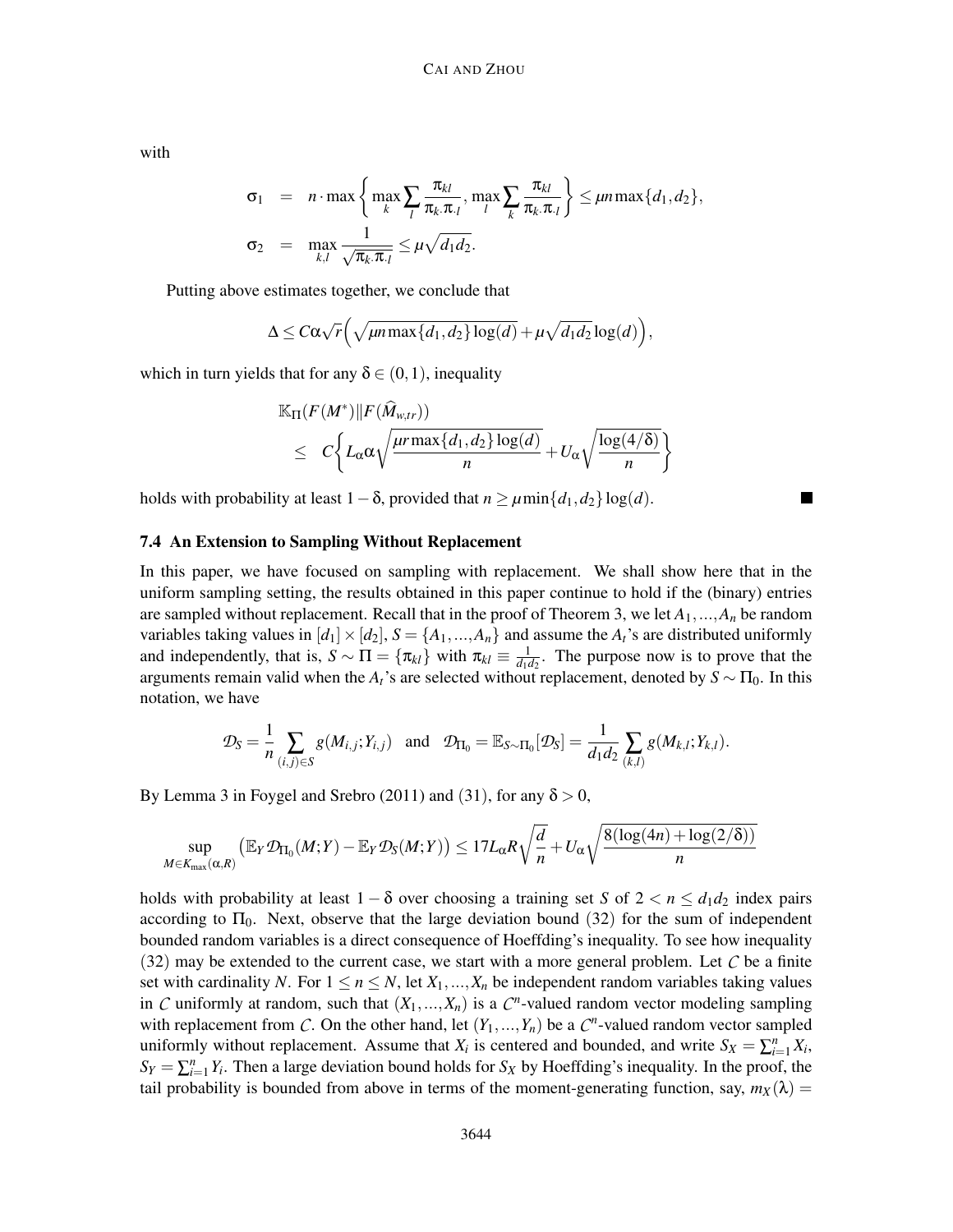$\mathbb{E}$ exp( $\lambda S_X$ ). According to the notion of negative association (Joag-Dev and Proschan, 1983), it is well-known that  $m_Y(\lambda) = \mathbb{E} \exp(\lambda S_Y) \leq m_X(\lambda)$ , which in turn gives a similar large deviation bound for  $S_Y$ . Therefore, inequalities (32) and (33) are still valid if  $\Pi$  is replaced by  $\Pi_0$ . Keep all other arguments the same, we get the desired result.

# Acknowledgments

The authors would like to thank Yaniv Plan for helpful discussions and for pointing out the importance of allowing non-uniform sampling. We also thank the Associate Editor and two referees for thorough and useful comments which have helped to improve the presentation of the paper. The research of Tony Cai was supported in part by NSF FRG Grant DMS-0854973, NSF Grant DMS-1208982, and NIH Grant R01 CA127334. A part of this work was done when the second author was visiting the Wharton Statistics Department of the University of Pennsylvania. He wishes to thank the institution and particularly Tony Cai for their hospitality.

# References

- A. Ai, A. Lapanowski, Y. Plan and R. Vershynin. One-bit compressed sensing with non-Gaussian measurements. *Linear Algebra and Its Applications*, forthcoming, 2013.
- P. Bartlett and S. Mendelson. Rademacher and Gaussian complexities: risk bounds and structural results. *Journal of Machine Learning Research*, 3:463–482, 2002.
- P. Biswas, T. C. Lian, T. C. Wang and Y. Ye. Semidefinite programming based algorithms for sensor network localization. *ACM Transactions on Sensor Networks*, 2(2):188–220, 2006.
- P. Boufounos and R. G. Baraniuk. 1-bit compressive sensing. In *Proceedings of the 42nd Annual Conference on Information Sciences and Systems*, pages 16–21, Princeton, NJ, March 2008.
- S. Burer and R. D. C. Monteiro. A nonlinear programming algorithm for solving semidefinite programs via low-rank factorization. *Mathematical Programming, Series B*, 95(2):329–357, February 2003.
- T. T. Cai and W.-X. Zhou Matrix completion via max-norm constrained optimization. *arXiv preprint arXiv:1303.0341*, 2013.
- T. M. Cover and J. A. Thomas. *Elements of Information Theory*. John Wiley and Sons, New York, 1991.
- M. A. Davenport, Y. Plan, E. van den Berg and M. Wooters. 1-bit matrix completion. *arXiv preprint arXiv:1209.3672*, 2012.
- R. Foygel, R. Salakhuidinov, O. Shamir and N. Srebro. Learning with the weighted trace-norm under arbitrary sampling distributions. *Advances in Neural Information Processing Systems (NIPS)*, 24, pages 2133–2141, 2011.
- R. Foygel and N. Srebro. Concentration-based guarantees for low-rank matrix reconstruction. *JMLR: Workshop and Conference Proceedings*, 19:315–339, 2011.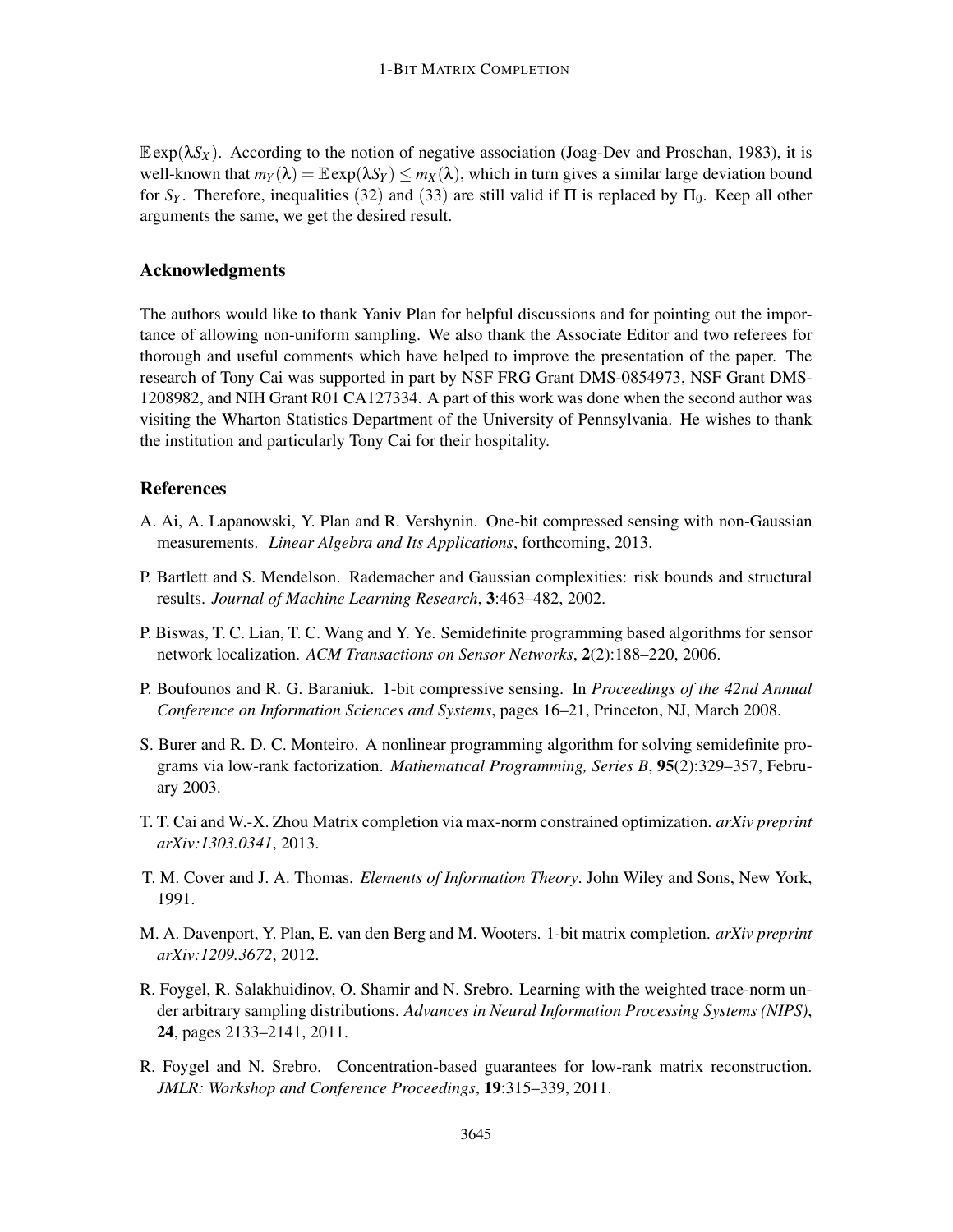- D. Goldberg, D. Nichols, B. M. Oki and D. Terry. Using collaborative filtering to weave an information tapestry. *Communications of the ACM*, 35(12):61–70, December 1992.
- P. E. Green and Y. Wind. *Multiattribute Decisions in Marketing: A Measurement Approach*. Dryden Press, Hinsdale, IL, 1973.
- D. Gross and V. Nesme. Note on sampling without replacing from a finite collection of matrices. *arXiv preprint arXiv:1001.2738*, 2010.
- L. Jacques, J. N. Laska, P. T. Boufounos and R. G. Baraniuk. Robust 1-bit compressive sensing via binary stable embeddings of sparse vectors. *arXiv preprint arXiv:1104.3160*, 2011.
- M. Jaggi. Revisiting Frank-Wolfe: projection-free sparse convex optimization. *JMLR: Workshop and Conference Proceedings*, 28(1):427–435, 2013.
- G. J. O. Jameson. *Summing and Nuclear Norms in Banach Space Theory*. London Mathematical Society Student Texts, 8. Cambridge University Press, Cambridge, 1987.
- K. Joag-Dev and F. Proschan. Negative association of random variables with applications. *Annals of Statistics*, 11(1):286–295, 1983.
- O. Klopp. Noisy low-rank matrix completion with general sampling distribution. *Bernoulli*, forthcoming, 2012.
- V. Koltchinskii, K. Lounici and A. B. Tsybakov. Nuclear norm penalization and optimal rates for noisy low rank matrix completion. *Annals of Statistics*, 39(5):2302–2329, 2011.
- J. N. Laska and R. G. Baraniuk. Regime change: bit-depth versus measurement-rate in compressive sensing. *IEEE Transactions on Signal Processing*, 60(7):3496–3505, 2012.
- R. Latala. Some estimates of norms of random matrices. *Proceedings of the American Mathematical Society*, 133(5):1273–1282, 2005.
- M. Ledoux and M. Talagrand. *Probability in Banach Spaces. Isoperimetry and Processes*. Springer-Verlag, Berlin, 2011.
- J. Lee, B. Recht, R. Salakhutdinov, N. Srebro and J. Tropp. Practical large-scale optimization for max-norm regularization. *Advances in Neural Information Processing Systems (NIPS)*, 23, 2010.
- N. Linial, S. Mendelson, G. Schechtman and A. Shraibman. Complexity measures of sign measures. *Combinatorica*, 27(4):439–463, 2007.
- S. Negahban and M. J. Wainwright. Restricted strong convexity and weighted matrix completion: optimal bounds with noise. *Journal of Machine Learning Research*, 13:1665–1697, 2012.
- Y. Plan and R. Vershynin. Robust 1-bit compressed sensing and sparse logistic regression: a convex programming approach. *IEEE Transactions on Information Theory*, 59(1):482–494, January, 2013a.
- Y. Plan and R. Vershynin. One-bit compressed sensing by linear programming. *Communications on Pure and Applied Mathematics*, 66(8):1275–1297, August, 2013b.